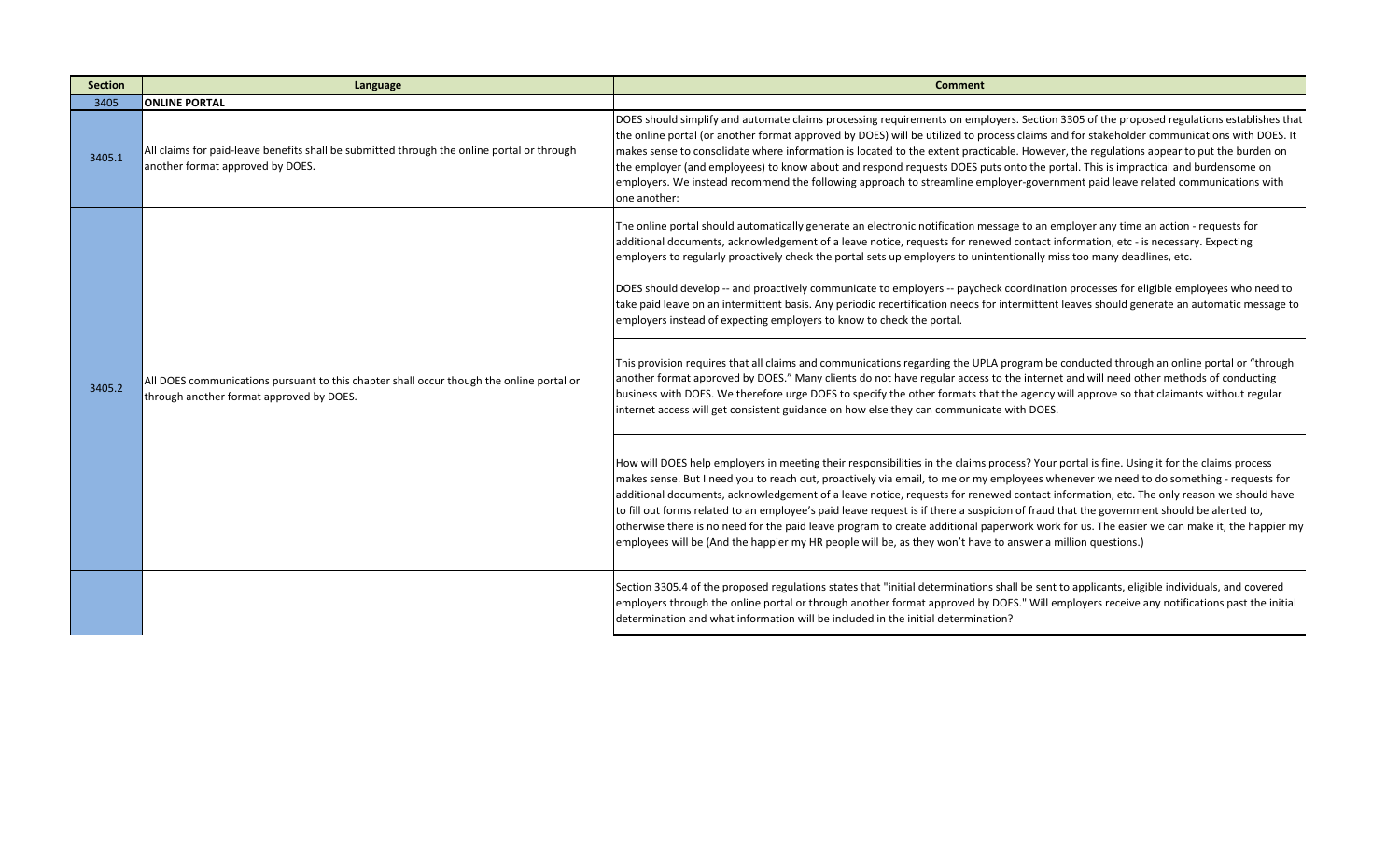| 3405.4 | All applicants, eligible individuals, and covered employers shall be responsible for maintaining<br>current contact information in the online portal or through another format approved by DOES. | In addition, because low-income and otherwise vulnerable workers may move frequently or lose access to particular phone numbers, it is<br>important that workers have the option to state preferences of the most reliable way for the Department to contact them while also<br>providing multiple backup options. For these reasons, we also strongly urge you to clarify proposed section 3305.4 to make clear how these<br>workers can update their contact information on file without using the online portal. We also urge you to make clear that workers will not<br>be unduly penalized for any temporary lapse in DOES's ability to contact them, particularly for reasons outside the worker's control. This<br>should include a clear commitment to making multiple attempts to contact workers through their preferred means of communication, as<br>well as through any and all backup means provided by the worker if needed. In addition, workers who temporarily fall out of touch should be<br>able to restart a claim process at any time when they are able to get back in contact with DOES.                                                                                                                                                                                                                                                                                                                                                                                                                                                                                                                                                                                                                                                                                                                                                                                                                                                                                                                                                                                                                                                                                                                                                                                                                                                                                                                                                                                                                                                                                                                                                                                                                                                                                                                                                                                                                                                                      |
|--------|--------------------------------------------------------------------------------------------------------------------------------------------------------------------------------------------------|---------------------------------------------------------------------------------------------------------------------------------------------------------------------------------------------------------------------------------------------------------------------------------------------------------------------------------------------------------------------------------------------------------------------------------------------------------------------------------------------------------------------------------------------------------------------------------------------------------------------------------------------------------------------------------------------------------------------------------------------------------------------------------------------------------------------------------------------------------------------------------------------------------------------------------------------------------------------------------------------------------------------------------------------------------------------------------------------------------------------------------------------------------------------------------------------------------------------------------------------------------------------------------------------------------------------------------------------------------------------------------------------------------------------------------------------------------------------------------------------------------------------------------------------------------------------------------------------------------------------------------------------------------------------------------------------------------------------------------------------------------------------------------------------------------------------------------------------------------------------------------------------------------------------------------------------------------------------------------------------------------------------------------------------------------------------------------------------------------------------------------------------------------------------------------------------------------------------------------------------------------------------------------------------------------------------------------------------------------------------------------------------------------------------------------------------------------------------------------------------------------------------------------------------------------------------------------------------------------------------------------------------------------------------------------------------------------------------------------------------------------------------------------------------------------------------------------------------------------------------------------------------------------------------------------------------------------------------------------------|
| 3405.5 | All applicants, eligible individuals, and covered employers shall be responsible for checking the<br>DOES.                                                                                       | In 3305, Online Portal, 3305.5 makes applicants, eligible individuals and covered employers responsible for monitoring the status of claims<br>through the portal. That is burdensome and inefficient for all. DOES should be responsible for pushing out notifications to applicants and<br>others through automated functions within the Online Portal, according to contact preferences.<br>Sections §33-3305.5 and §33-3305.6: DOES should clarify how the "current contact information" is kept updated. Furthermore, CareFirst<br>requests the inclusion of a notification system to the employers when there is a request or instruction through the Portal.<br>Lastly, regarding section 3305.5 of the proposed regulations, covered employers should not be responsible for monitoring the status of<br>claims for paid leave. This has the potential to be a substantial burden on employers. Notice of changes in status should be provided to<br>employers automatically through the portal or by the covered employee.<br>This section refers to a yet-to-be constructed online DOES portal or "another format approved by DOES." This communication mechanism is<br>crucial as it is the means by which employers receive initial determinations. Of greater concern, subsection 3405.5 requires employers to<br>"be responsible for checking the status of claims for paid leave through the portal.". This creates confusion around how DOES will notify<br>status of claims for paid leave through the online portal or through another format approved by employers about a pending claim by a covered employee. It also raises questions about whether employers will have the burden o<br>checking DOES systems as a means of staying abreast of employee status changes. Moreover, the section does not require DOES to keep the<br>portal up-to-date or specify how employers should address problems using the portal or the yet to be approved "other format."<br>Recommendation: The rules should be clarified to place the burden for issuing notices about paid leave on DOES and not employers. In<br>addition, we believe it would be a good idea to solicit employer feedback prior to formalizing any particular format.<br>Sec. 3405.5 indicated that all covered employers shall be responsible for "checking" the status of claims for paid leave through the online<br>portal. This responsibility is not found in the organic law. Under UPL, employers are to pay the 0.62% tax, provide notice and allow covered<br>employees the time off for paid leave approved by the DC government. The enacted law does not require the employer to check an online<br>portal and we would strongly request that the mandatory language in this section is removed. Since employers are not the entities<br>submitting claims for a paid leave benefit and only covered employees are submitting the benefit claim it should be the responsibility of the |
|        |                                                                                                                                                                                                  | covered employee to check the portal.                                                                                                                                                                                                                                                                                                                                                                                                                                                                                                                                                                                                                                                                                                                                                                                                                                                                                                                                                                                                                                                                                                                                                                                                                                                                                                                                                                                                                                                                                                                                                                                                                                                                                                                                                                                                                                                                                                                                                                                                                                                                                                                                                                                                                                                                                                                                                                                                                                                                                                                                                                                                                                                                                                                                                                                                                                                                                                                                                 |
| 3409   | <b>OPT-IN OF SELF-EMPLOYED INDIVIDUALS</b>                                                                                                                                                       |                                                                                                                                                                                                                                                                                                                                                                                                                                                                                                                                                                                                                                                                                                                                                                                                                                                                                                                                                                                                                                                                                                                                                                                                                                                                                                                                                                                                                                                                                                                                                                                                                                                                                                                                                                                                                                                                                                                                                                                                                                                                                                                                                                                                                                                                                                                                                                                                                                                                                                                                                                                                                                                                                                                                                                                                                                                                                                                                                                                       |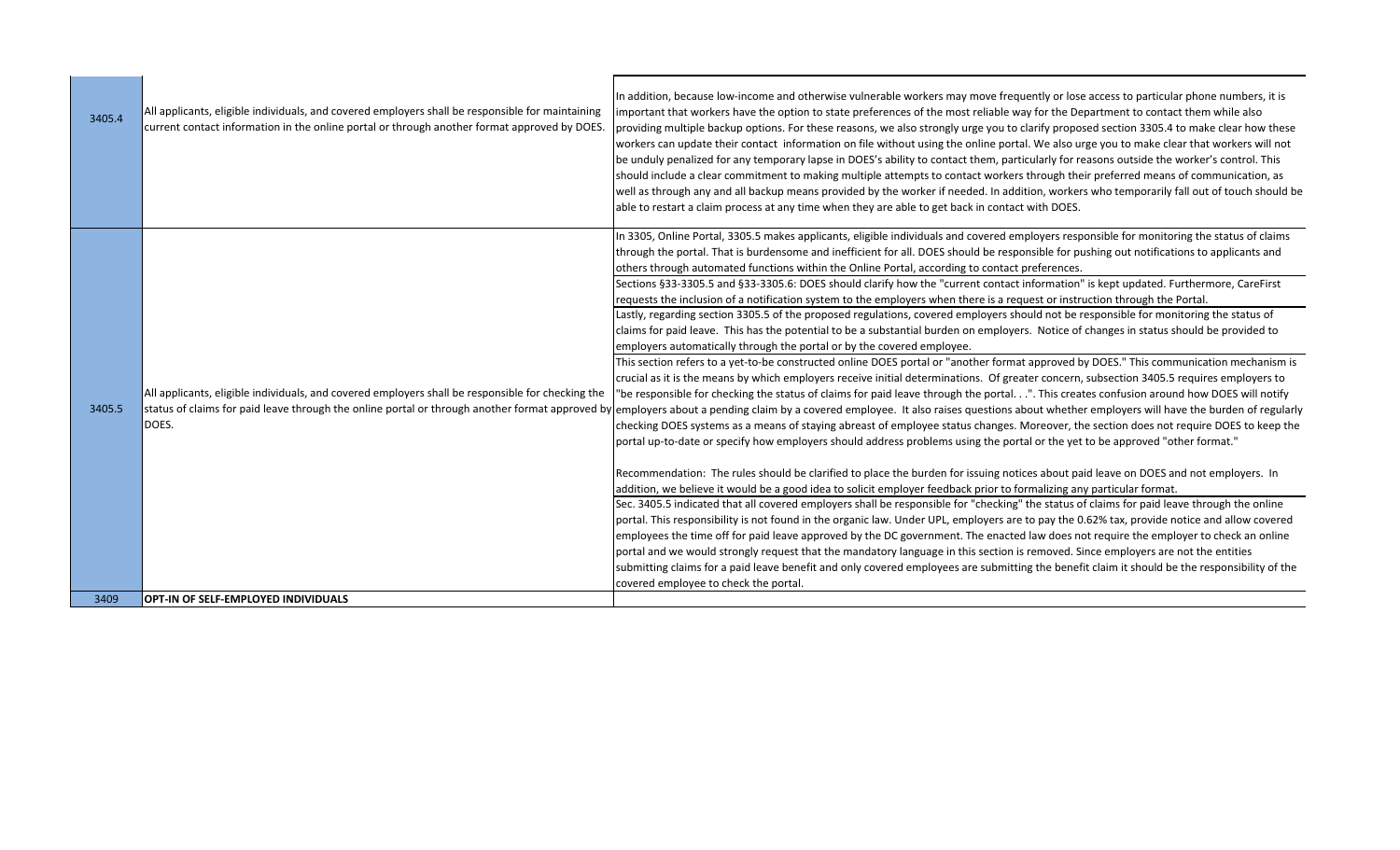Existing Language: "An individual who earns self‐employment income ("self‐employed individual") may opt into the paid leave program during an open enrollment period through the online portal or through another format approved by DOES." 3309.1

"'Self‐employment income' ‐means gross income earned from carrying on a trade or business as a sole proprietor, an independent contractor, or a member of a partnership ." 3399 (Definitions). '"Wages' shall have the same meaning as provided in section 1(3) of the District of Columbia Unemployment Compensation Act, approved August 28, 1935 (49 Stat. 946; D.C. Official Code

§ 51-101(3)); provided, that the term 'wages' also includes self-employment income earned by a self-employed individual who has opted into the paid-leave program established pursuant to this chapter." 3399 (Definitions).

Comment: The relationship between Section 3309 regarding self‐employment income and the Definitions section regarding the opting in of self-employed individuals is ambiguous as to religious ministers, and requires clarification. D.C. Code § 51-101, referenced under the Definitions section above for the definition of "wages," states that the services of religious ministers are not considered "employment." D.C. Code § 51‐101(2)(A)(iv)(II). ("For the purposes of sub‐subparagraphs (ii) and (iii) of this subparagraph the term 'employment' does not apply to service performed after December 31, 1971... [b]y a duly ordained, commissioned , or licensed minister of a church in the exercise of his ministry or by a member of a religious order in the exercise of duties required by such order ..."). However, the Proposed Regulations do not clarify that ministers are self‐employed under D.C. law. ADW requests that DOES clarify that duly ordained, commissioned, or licensed ministers of a church, members of religious order, and other clergy are self‐employed individuals for the purpose of the UPLA.

How DOES will determine whether a self-employed person "earned self-employment income for work performed more than fifty percent (50%) of the time in the District of Columbia" and what information or documentation self‐employed people will need to provide for this determination.

What specific procedural steps self-employed people will need to take to opt in, such as what forms self-employed people will need to complete or approvals self‐employed people will need to receive.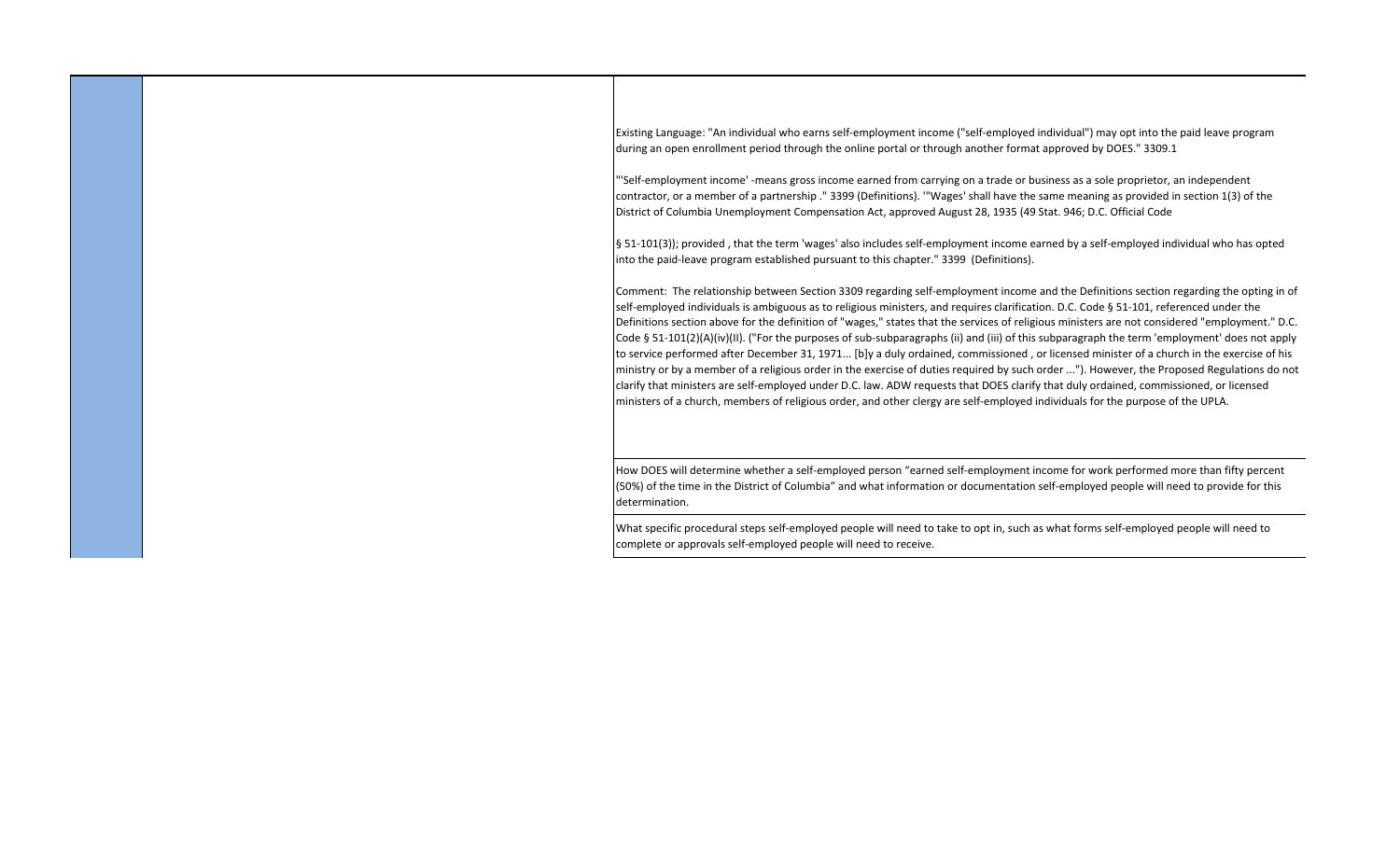How will different types of self-employed people participate in the program (if they choose to)? At present, neither the statute nor the regulations explicitly define the term "self‐employed individual." Consistent with the statute's intent to allow all types of self‐employed people to opt in to coverage if they wish to do so, I suggest that DOES provide further clarification, either in regulations or in guidance, as to how various types of self-employed people can participate in the program. The regulations should make clear that, regardless of how the business is structured, any otherwise eligible person who receives income from work that is not performed as an employee may opt in to coverage and receive benefits based on that income. What specific procedural steps self-employed people will need to take to opt in, such as what forms self-employed people will need to An individual who earns self-employment income ("self-employed individual") may opt into the complete to opt in or what (if any) types of approvals from DOES self-employed people will need to receive? It will be important publicize these decisions well in advance of the start of the first open enrollment period, so that self‐employed people will have the information and tools they need to make informed choices during this time-limited window. 3409.1 paid leave program during an open enrollment period through the online portal or through another format approved by DOES.

> Section 3309, Opt‐In of Self‐Employed Individuals, needs further clarification. There are several ways that a self‐employed individual can enter and be removed from the program, and many of the steps lack specificity. For example, what constitutes "commencement of business in the District of Columbia" (3309.2(c)? and at what point does someone "cease to be a self‐employed individual" (3309.4)? Is there a difference between opting out and withdrawing (3309.6)? All of these terms and processes should be described and should be consistent with the purpose of facilitating access to the self-employed.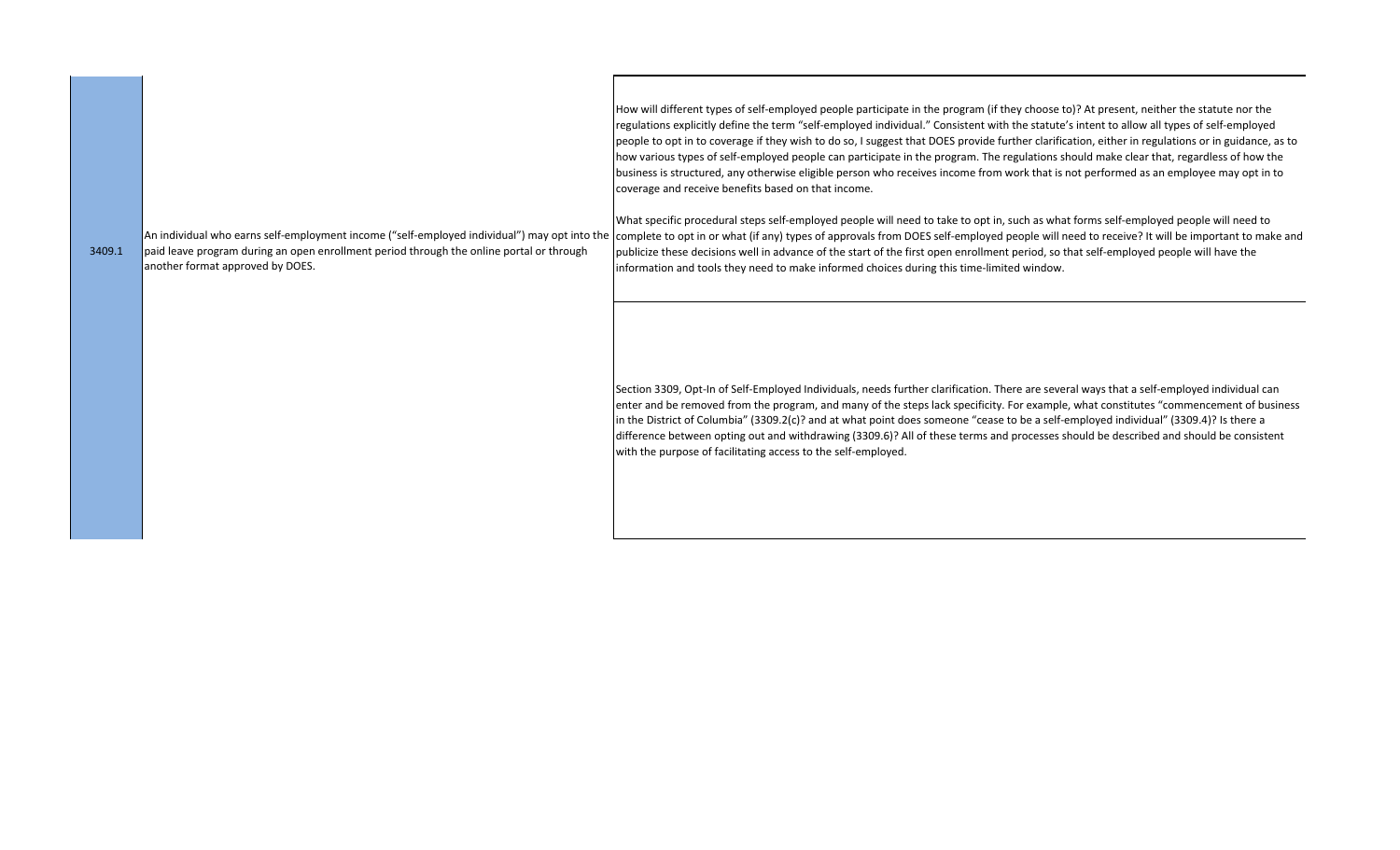|        |                                                                                                                                                                                                                                                   | DOES should clarify application processes and obligations for self-employed individuals opting in to the program. Sections 3309 and 3310 of<br>the proposed regulations provide important information to self-employed individuals wishing to obtain paid leave insurance coverage but<br>much more information is needed. Specifically, self-employed individuals need to know the following:                                                                                                                                                                                                                                                                                                                                                                                                                                                 |
|--------|---------------------------------------------------------------------------------------------------------------------------------------------------------------------------------------------------------------------------------------------------|------------------------------------------------------------------------------------------------------------------------------------------------------------------------------------------------------------------------------------------------------------------------------------------------------------------------------------------------------------------------------------------------------------------------------------------------------------------------------------------------------------------------------------------------------------------------------------------------------------------------------------------------------------------------------------------------------------------------------------------------------------------------------------------------------------------------------------------------|
|        |                                                                                                                                                                                                                                                   | How will different types of self-employed people participate in the program (if they choose to)? At present, neither the statute nor the<br>regulations explicitly define the term "self-employed individual." Consistent with the statute's intent to allow all types of self-employed<br>people to opt in to coverage if they wish to do so, we suggest that DOES provide further clarification, either in regulations or in guidance, as<br>to how various types of self-employed people can participate in the program.                                                                                                                                                                                                                                                                                                                    |
|        |                                                                                                                                                                                                                                                   | In particular, D.C. Code § 32-541.01(19) states that " 'Self-employment income' means gross income earned from carrying on a trade or<br>business as a sole proprietor, an independent contractor, or a member of a partnership." Self-employment covers a broad range of types of<br>work, from informal businesses like dog-walking to freelance writing to sole practitioner attorneys to jewelry store owners. These workers<br>may receive their self-employment income through businesses structured in many different ways, some formal (like a corporation), some<br>not. The regulations should make clear that, regardless of how the business is structured, any otherwise eligible person who receives income<br>from work that is not performed as an employee may opt in to coverage and receive benefits based on that income." |
|        |                                                                                                                                                                                                                                                   | What specific procedural steps self-employed people will need to take to opt in, such as what forms self-employed people will be needed to<br>opt in or what (if any) types of approvals from DOES self-employed people will need to receive? It will be important to make and publicize<br>these decisions well in advance of the start of the first open enrollment period, so that self-employed people will have the information and<br>tools they need to make informed choices during this time-limited window.                                                                                                                                                                                                                                                                                                                          |
|        |                                                                                                                                                                                                                                                   | How "commencement of business" is defined and documented for purposes of<br>determining when the self-employed are able to opt in, especially for those in less<br>formal types of self-employment.                                                                                                                                                                                                                                                                                                                                                                                                                                                                                                                                                                                                                                            |
| 3409.2 | DOES shall hold open enrollment periods:<br>(a) During the first ninety (90) days after the date on which the District, pursuant to section 103<br>of the Act (D.C. Official § 32-1701.03), begins to collect contributions to the Universal Paid | How "commencement of business" is defined and documented for purposes of determining when self-employed people are able to opt in?<br>Section 3309.2(c) establishes that for those who become newly self-employed, an open enrollment period is available "during the sixty (60)<br>days following the commencement of business in the District of Columbia." A key issue is how "commencement" is defined and how the<br>newly self-employed can document that commencement. While for more formal business (like a solo attorney opening a practice), this may<br>be relatively straightforward, for less formal types of self-employment this may be more challenging.                                                                                                                                                                      |
|        | Leave Implementation Fund;<br>(c) Beginning with calendar year 2020 and in each calendar year thereafter, during the months We recommend that final regulations:<br>of November and December; and                                                 |                                                                                                                                                                                                                                                                                                                                                                                                                                                                                                                                                                                                                                                                                                                                                                                                                                                |
|        | (c) For each self-employed individual, during the sixty (60) days following the commencement<br>of business in the District of Columbia by the self-employed individual.                                                                          | . Clarify that a self-employed person can opt in during any applicable open enrollment period, including a newly self-employed person;                                                                                                                                                                                                                                                                                                                                                                                                                                                                                                                                                                                                                                                                                                         |
|        |                                                                                                                                                                                                                                                   | . Create a definition of "commencement of business" that allows self-employed people to establish and document the start of their business<br>in a variety of ways as appropriate to their situation, including the date a business license or other relevant official documentation was<br>issued, the date of incorporation, commencement of a lease or rental agreement, or other documentation that demonstrates when business<br>operations began.                                                                                                                                                                                                                                                                                                                                                                                        |
|        |                                                                                                                                                                                                                                                   |                                                                                                                                                                                                                                                                                                                                                                                                                                                                                                                                                                                                                                                                                                                                                                                                                                                |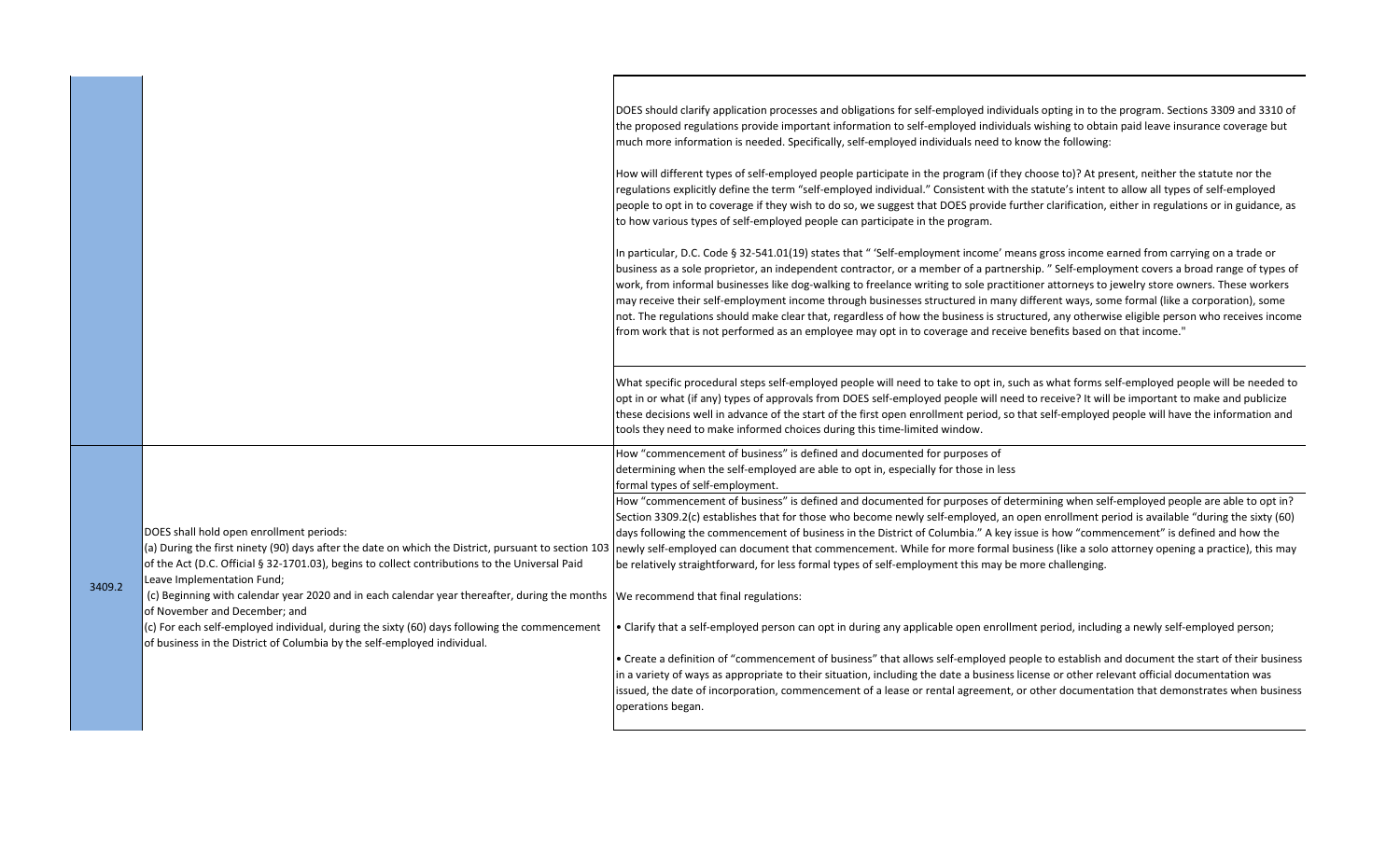|        |                                                                                                                                                                                                                                                                                                                                                                  | How the self-employed people will document their income for purposes of contributions and benefits, and how often this documentation<br>should be shared with DOES.                                                                                                                                                                                                                                                                                                                                                                                                                                                                                                                                                                 |
|--------|------------------------------------------------------------------------------------------------------------------------------------------------------------------------------------------------------------------------------------------------------------------------------------------------------------------------------------------------------------------|-------------------------------------------------------------------------------------------------------------------------------------------------------------------------------------------------------------------------------------------------------------------------------------------------------------------------------------------------------------------------------------------------------------------------------------------------------------------------------------------------------------------------------------------------------------------------------------------------------------------------------------------------------------------------------------------------------------------------------------|
| 3409.4 | A self-employed individual who opts into the paid leave program must make contributions to<br>the Universal Paid Leave Implementation Fund for no less than three (3) consecutive years and<br>must remain continuously enrolled in the program until such time as he or she elects to opt out<br>unless the individual ceases to be a self-employed individual. | How will self-employed people document their income for purposes of contributions and benefits and how often should this documentation<br>be shared with DOES? Section 3302 addresses the calculation of weekly benefits amounts and Section 3310 focuses on contributions by the<br>self-employed. Central to both is the income of the self-employed person. We recommend that the regulations provide flexibility in how the<br>self-employed can document their income that allows the self-employed to choose among multiple types of documentation, including bank<br>records, tax records, invoices, receipts, contracts, and personal logs. This follows the approach taken by proposed regulations in Washington<br>State. |
|        |                                                                                                                                                                                                                                                                                                                                                                  | In addition, the self-employed person's exact income over the most recent five quarters will determine their level of benefit, while the need<br>for leave may not sync up with the contribution timeline. Therefore, DOES should also provide a mechanism for self-employed people to<br>update DOES's records on their income if needed in order to determine benefit level.                                                                                                                                                                                                                                                                                                                                                      |
|        |                                                                                                                                                                                                                                                                                                                                                                  | How will DOES determine whether a self-employed person "earned self-employment income for work performed more than fifty percent<br>(50%) of the time in the District of Columbia" and what information or documentation will self-employed people need to provide for this<br>determination? There are several challenges here. First, it is unlikely that self-employed persons already document this information.                                                                                                                                                                                                                                                                                                                |
|        |                                                                                                                                                                                                                                                                                                                                                                  | Second, even for those self-employed persons who have related documentation, that documentation is likely not intended to demonstrate<br>meeting the "more than fifty percent of the time" component. Moreover, without a clear, administrable test, this requirement could impose<br>significant burdens on DOES to process and evaluate large quantities of information.                                                                                                                                                                                                                                                                                                                                                          |
|        |                                                                                                                                                                                                                                                                                                                                                                  | We recommend that the regulations state that a self-employed person meets the provision through documentation that shows the self-<br>employment is attached to D.C., including but not limited to billings from or payments to a D.C. address (including electronic billings),<br>contracts, tax documents, documents demonstrating work was performed at a specific site within D.C., or other documentation approved by<br>the department. In addition, DOES should allow self-employed people to provide signed affirmations that they perform more than 50% of<br>their work earning self-employment income within the District of Columbia.                                                                                   |
|        |                                                                                                                                                                                                                                                                                                                                                                  | There should be specific steps a self-employed person will need to take to opt-out of the program.                                                                                                                                                                                                                                                                                                                                                                                                                                                                                                                                                                                                                                  |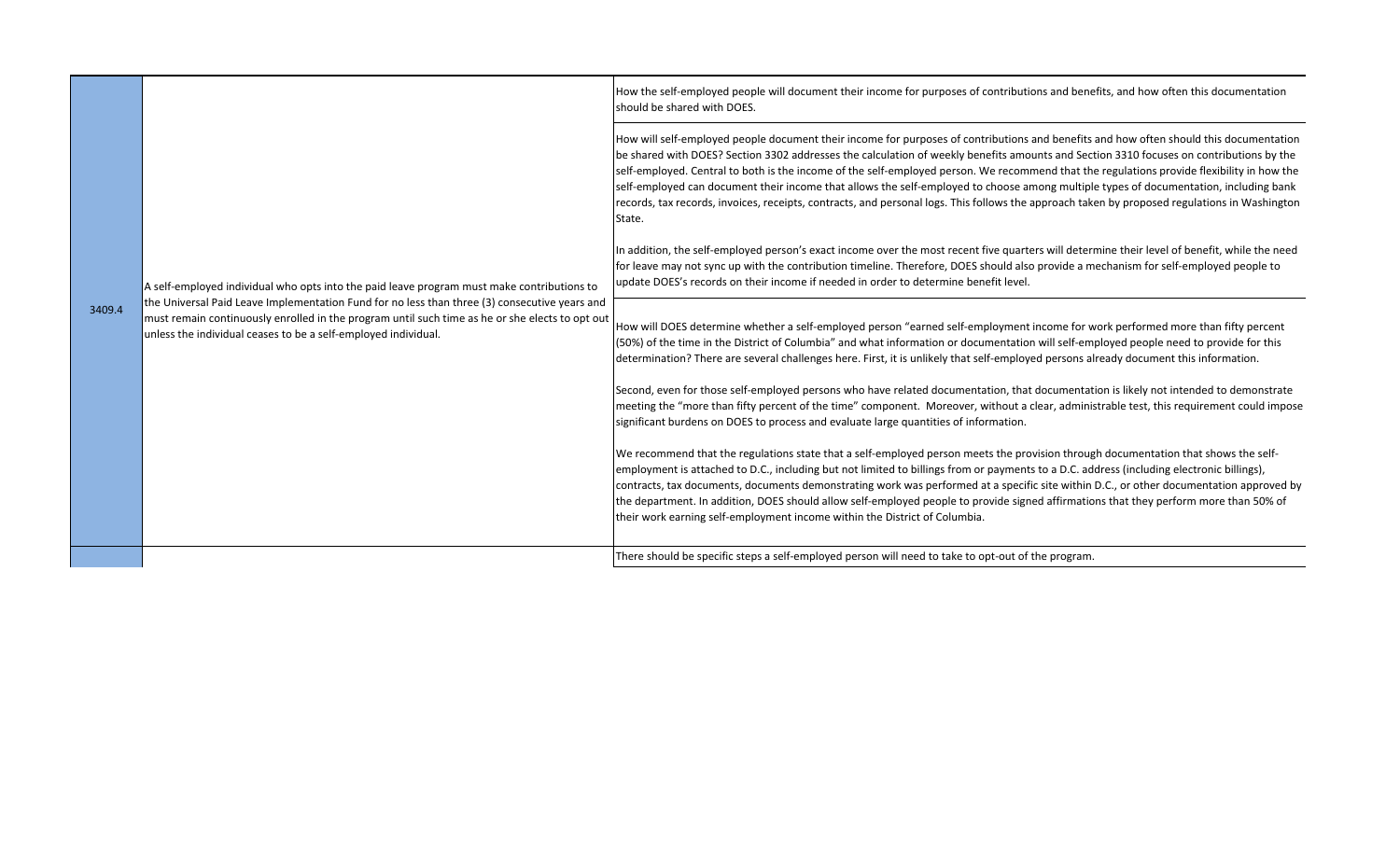| 3409.5 | Except in the situations specified in 3309.4, self-employed individual who has opted into the<br>program may only opt out of the program during an open enrollment period.        | What specific steps will a self-employed person need to take to opt out of the program? Section 3309 establishes rules for those who have<br>opted out or withdrawn from the program such as a one year waiting period for benefits upon re-enrollment, but the proposed regulations<br>are silent on the specific steps a self-employed individual need to take to effectuate an opt-out. The regulations should establish that a<br>simple opt-out form will be available for the self-employed that will be available through the portal and other means during the open<br>enrollment period (section 3309.5)<br>The regulations should clarify that only a person who opts out after affirmatively opting in will be considered to have "opted out" for these<br>purposes. In addition, the regulations should make clear that a person who becomes an employee, moves away from the area or relocates<br>his or her business, or otherwise ceases to be a self-employed person will not be considered to have opted out. This should include making<br>clear that a self-employed person who takes a position as an employee entitled to benefits will be able to readily transition into benefits as a<br>regular employee.<br>To further this goal, the regulations should illustrate the circumstances for when an individual "ceases to be a self-employed individual" to<br>include reference to becoming an employee and loss of work" (section 3309.4) and identify whether any documentation is required in |
|--------|-----------------------------------------------------------------------------------------------------------------------------------------------------------------------------------|---------------------------------------------------------------------------------------------------------------------------------------------------------------------------------------------------------------------------------------------------------------------------------------------------------------------------------------------------------------------------------------------------------------------------------------------------------------------------------------------------------------------------------------------------------------------------------------------------------------------------------------------------------------------------------------------------------------------------------------------------------------------------------------------------------------------------------------------------------------------------------------------------------------------------------------------------------------------------------------------------------------------------------------------------------------------------------------------------------------------------------------------------------------------------------------------------------------------------------------------------------------------------------------------------------------------------------------------------------------------------------------------------------------------------------------------------------------------------------------------------------------------------|
|        |                                                                                                                                                                                   | addition to the opt-out form in these circumstances.                                                                                                                                                                                                                                                                                                                                                                                                                                                                                                                                                                                                                                                                                                                                                                                                                                                                                                                                                                                                                                                                                                                                                                                                                                                                                                                                                                                                                                                                      |
| 3410   | CONTRIBUTIONS BY OPT-IN SELF-EMPLOYED INDIVIDUALS TO THE UNIVERSAL PAID LEAVE<br><b>IMPLEMENTATION FUND</b>                                                                       |                                                                                                                                                                                                                                                                                                                                                                                                                                                                                                                                                                                                                                                                                                                                                                                                                                                                                                                                                                                                                                                                                                                                                                                                                                                                                                                                                                                                                                                                                                                           |
| 3410.1 | A covered employer who is a self-employed individual who has opted-in to the paid leave<br>program shall contribute an amount equal to 0.62% of his or her annual self-employment | How and how often self-employed people will submit contribution payments to DOES. Again, it may be simpler for some self-employed<br>people to file annually as opposed to quarterly so I encourage you to make that option available.                                                                                                                                                                                                                                                                                                                                                                                                                                                                                                                                                                                                                                                                                                                                                                                                                                                                                                                                                                                                                                                                                                                                                                                                                                                                                    |
|        | income to the Universal Paid Leave Implementation Fund online or in another format approved<br>by DOES.                                                                           | How and how often self-employed people will submit contribution payments to DOES? The regulations should also make clear how often self-<br>employed people should remit contribution payments, preferably either annually or quarterly in connection with tax reporting. The<br>regulations should also specify procedurally how self-employed people will remit these contribution payments.                                                                                                                                                                                                                                                                                                                                                                                                                                                                                                                                                                                                                                                                                                                                                                                                                                                                                                                                                                                                                                                                                                                            |
| 3411   | CONTRIBUTIONS BY COVERED EMPLOYERS TO THE UNIVERSAL PAID LEAVE IMPLEMENTAITON<br><b>FUND</b>                                                                                      |                                                                                                                                                                                                                                                                                                                                                                                                                                                                                                                                                                                                                                                                                                                                                                                                                                                                                                                                                                                                                                                                                                                                                                                                                                                                                                                                                                                                                                                                                                                           |
|        |                                                                                                                                                                                   | It is imperative that details surrounding contribution and compliance obligations of District business leaders are thoroughly addressed in the<br>regulations. By elaborating on the key points below, we can ensure business concerns and confusions are answered in a transparent,<br>straightforward way. Empowering businesses to be and remain in compliance with the law from the get-go must be a shared priority of all<br>program stakeholders.                                                                                                                                                                                                                                                                                                                                                                                                                                                                                                                                                                                                                                                                                                                                                                                                                                                                                                                                                                                                                                                                  |
|        |                                                                                                                                                                                   | In determining required contributions, business owners need more guidance provided in section 3311 of the proposed regulations. DOES is<br>to be commended for developing and distributing a public notice last month regarding the requirement on employers for making<br>contributions to the paid leave insurance fund. This establishes that the collection will happen via payroll tax and will be quarterly. This<br>information should be codified and clarified in the regulations as regulations are the first place businesses and business associations will look<br>for guidance on the local labor laws they need to comply with.                                                                                                                                                                                                                                                                                                                                                                                                                                                                                                                                                                                                                                                                                                                                                                                                                                                                            |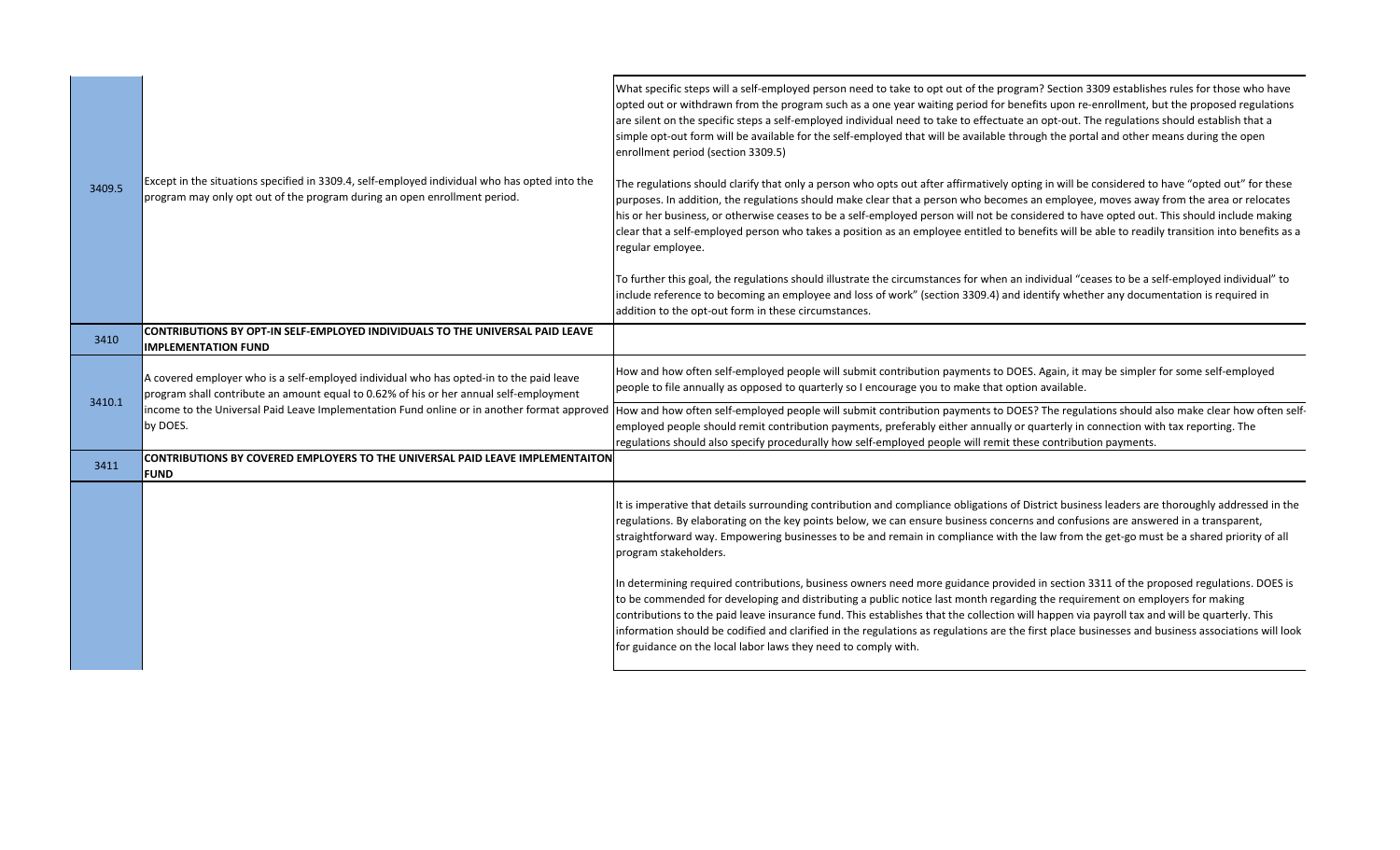Confirm whether the 0.62 percent contribution will be based on gross wages. If taxable wages, how are the taxable wages (and associated deductions) calculated? Establish whether the quarterly contribution is based on the immediate past quarter of wages paid (like unemployment insurance) or if contributions will be a quarter of annual wages paid. For simplicity sake, it would be easiest for paid leave contributions to align with unemployment insurance calculations and processes as much as possible. For example, the first quarter of contributions should be due by July 31, 2019 (the same as Q2 reporting for unemployment insurance) ‐ with payments to DOES being accepted from July 1 ‐ July 31, 2019 reflecting the wages paid to employees in April, May, and June 2019.

What are the reporting requirements associated with paid leave contributions? Will DOES need to require information in addition to what is already provided in quarterly unemployment insurance reports or will the agency be able to easily share this information between divisions? We would urge DOES to begin drafting memorandums of understanding now to enable the agency to share reporting information between the unemployment and paid leave divisions to avoid an unnecessary duplication of paperwork for employers and the government. If new information is required for paid leave reporting, can those questions be piggy‐backed onto the unemployment insurance reports or will employers need to fill out entirely separate paid leave forms? The less paperwork obligations on businesses and the more sharing that can be done internally at DOES, the better.

When DOES begins receiving contributions, business owners receiving self‐employment income (as opposed to being classified as a standard employee of the company) should be reminded of the option to opt-in to paid leave insurance and provided specific guidance on how to do so.

Are these:

(A) employee paid contributions into the paid leave fund, or

(B) employer paid contributions into the paid leave fund, or

(C) employee/employer paid contributions into the paid leave fund.

How are these contributions to be paid into the paid leave fund? Will they be handled similar to a payroll tax, as an unemployment compensation tax, etc.?

Section 3311 – Clarify how an employer can recoup funds for an employee designated as covered in error.

Section 3311.1 – Explain how the Covered Employer tax will be collected. Will the tax be collected by pay period or some other interval? Are Covered Employers required to submit a detailed file for each Covered Employee?

Our company currently employs 13 employees in the District of Columbia. What payroll ramifications/concerns do I need to address for the July 1, 2019 DC Paid Family Leave Act?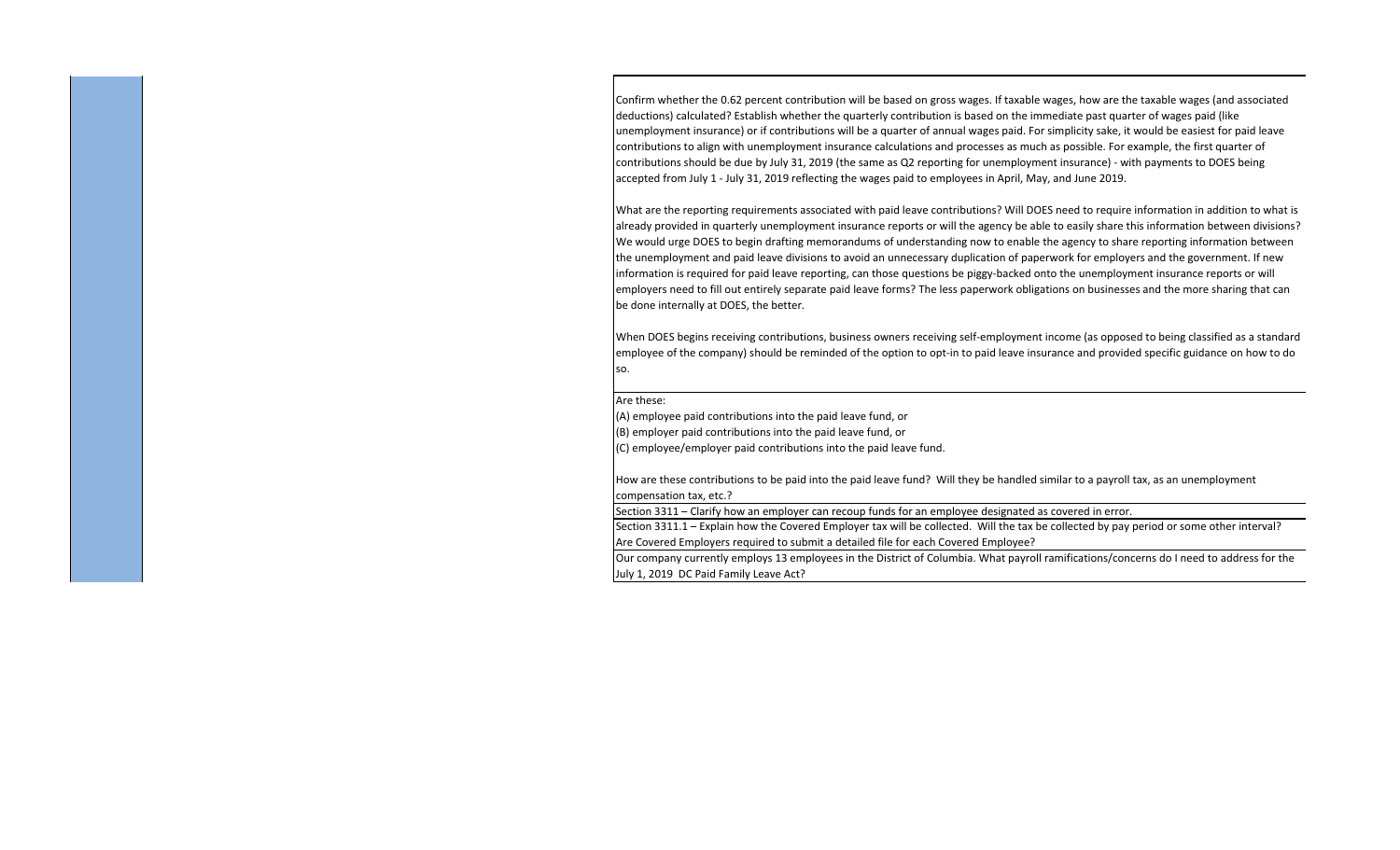The proposed regulations do not clearly set forth how covered employers' contributions will be calculated and when they will be due. Program contributions are the aspect of Paid Leave that will likely have the greatest effect on employers, and employers should be informed well in advance. This will allow them to prepare and make any necessary changes. Under the current Paid Leave program, employers must contribute an amount equal to 0.62% of the wages of each of its covered employees to the Universal Paid Leave Implementation Fund online or in another format approved by DOES. It is not clear what time period an employer should look to when determining 0.62% of the wages of each of its covered employees. (Should the employer base the calculation off wages paid in 2018, wages since the start of 2019, or some other period of time?) Also, the Paid Leave law states that contributions will be collected starting in July of 2019. Does this mean invoices will be sent in July or the first payment must be received in July? How frequently will contributions be collected?

Guidance is required for determining which employer factors contracted employees' wages into their contributions. This lack of clarification will lead to much confusion. Currently, the proposed regulations merely define when an employee is covered and when an employer is covered. However, it does not establish a mechanism for determining which employees' wages should be included in an employer's contribution calculation. In some cases, an employer may pay an employee's wages indirectly through a payment to a contracting agency. It is not clear whether an employer utilizing a contracted employee should add the employee's wages to the employer's contribution calculation or if a contracting agency must include the employee's wages in its calculation.

In determining our required contributions, what is the base for the wage calculation and when will contributions be made? The DOES public notice regarding the requirement to begin collecting contributions July 1, 2019 lets us know that collections will happen via payroll tax and will be quarterly. This is helpful. But this information should be codified in the regulations for posterity and clarity and should specify whether the contributions will align with unemployment insurance quarters or follow another schedule. Additionally, it is important to clarify exactly which wages the 0.62 percent contribution will be based on.

The Data Quality Campaign (DQC) is a nonprofit, tax exempt organization that employs 20 full‐time employees. DQC currently has a paid leave program in place for its employee and these paid leave benefits either meet or exceed the DC Paid Family leave benefits.

## Will DQC be required to pay into the DC Paid leave program?

This subsection requires the covered employer to contribute funds "online" or "in another format approved by DOES." Without an existing system to collect the contribution, employers are being asked to participate in an unknown program under a system that has not yet been designed. Moreover, there are no dates attached to this subsection. Employers cannot know from these rules whether they are expected to make payments in advance of the July 1, 2019 date specified in the statute as the start date for the UPL fee assessment or whether they will be billed for the fund starting on July 1, 2019. When an employer will be expected to make a payment is hugely important since this fee will be carried on the employer's books as an account payable from the date the assessment is received from the DC government which has implications for the employers' operational plans, particularly budgeting.

Additionally, while the term "wage" is defined apparently pursuant to the Unemployment Insurance statute, it is unclear what time frame is contemplated for calculating the "wages of each of its covered employees." Is the assessment based on a snapshot of the day on which the bill is issued? Must employers calculate the top four quarters of the last five for each employee and take that figure as the total wages for purposes of the .62 calculation. How the term "wages" is defined for purposes of this calculation could be hugely important.

Recommendation: This subsection should include clarifying language once the UPL collection system is designed and once the DC government determines how it wants employers to calculate "wages" for purposes of paying the UPL fee.

A covered employer shall contribute an amount equal to 0.62% of the wages of each of its covered employees to the Universal Paid Leave Implementation Fund online or in another format approved by DOES. 3411.1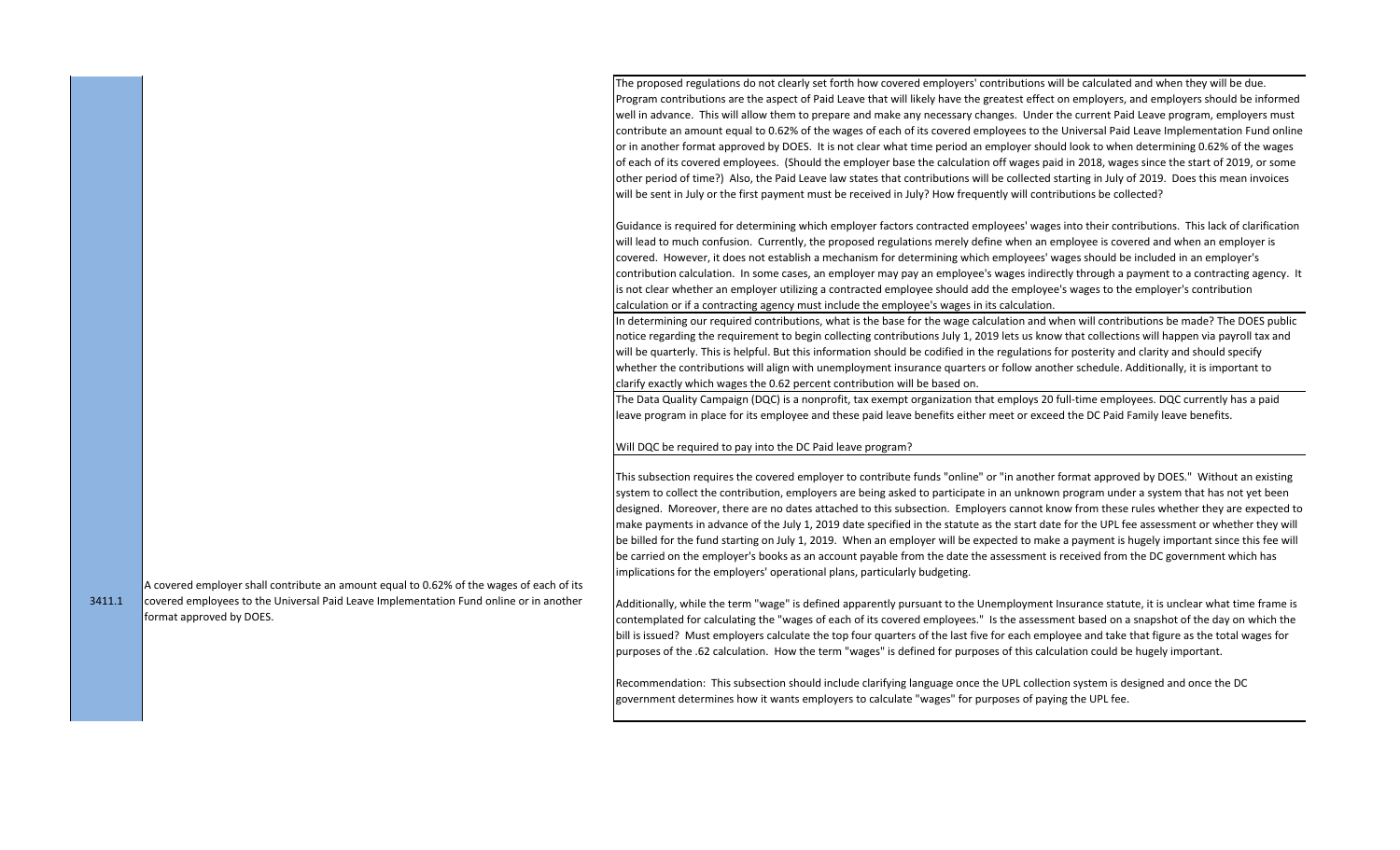I don't understand for sure if the 0.62% is an employee tax, reducing an employees net pay by 0.62% or and employer tax, the employees net pay would stay the same. It says the employer is responsible for remitting the tax. Is this an employer tax? Is this an employee tax?

In determining our required contributions, business owners need more guidance from DOES. Section 3311 establishes a framework for contributions. DOES is to be commended for developing and distributing a public notice this month regarding the requirement on employers for making contributions to the paid leave insurance fund. This establishes that the collection will happen via payroll tax and will be quarterly. This information should be codified and clarified in the regulations as regulations are the first place businesses look for guidance on local labor laws. Further, as an employer, I need more information on the following points that should be noted in the final regulations and amplified in guidance.

Recommendation: Confirm whether the 0.62 percent contribution will be based on gross wages. If taxable wages, how are the taxable wages (and associated deductions) calculated? Establish whether the quarterly contribution is based on the immediate past quarter of wages paid (like unemployment insurance) or if contributions will be a quarter of annual wages paid. For simplicity sake, it would be easiest for paid leave contributions to align with unemployment insurance calculations and processes as much as possible. For example, the first quarter of contributions should be due by July 31, 2019 ‐ with payments to DOES being accepted from July 1 ‐ July 31, 2019 ‐ reflecting the wages paid to employees in April, May, and June 2019.

There remains a deep concern about the costs to the provider community (and those other organizations that rely exclusively upon DC funding to support at-risk DC citizens) of implementation of the Universal Paid Leave Act. We must express the absolute necessity for adequate Medicaid funding of the projected payroll taxes within the reimbursement methodologies administered by the District. Despite our long‐standing cautions beginning in 2016 during the initial contemplation of Universal Paid Leave, the District has failed to consider the fiscal costs of implementation within the Medicaid, Department of Health Care Finance (DHCF) and Department of Disability Services' (DDS) FY19 budgets.

We are also concerned that cost calculations associated with implementation of Universal Paid Leave within the human services field have not been fully appreciated. The DC service provider community cannot independently cover the cost of the proposed .62% payroll tax. The entirety of our funding comes from the District to support individuals receiving services as it is passed through from Federal CMS funding, with the District (through DDS and DHCF) accounting for about 30% of the local share of costs. To support the benefits contemplated by the UPLA, the DC provider community will need additional funding of a .62% increase to all of the labor components of our funding formulae from both DDS and DHCF.

We believe that clarifying language outlining how the collection of the .62% would be carried out be included in the final regulations. It is our hope that additional language would give needed clarification is needed on the collection, remittance and operational aspects of the process.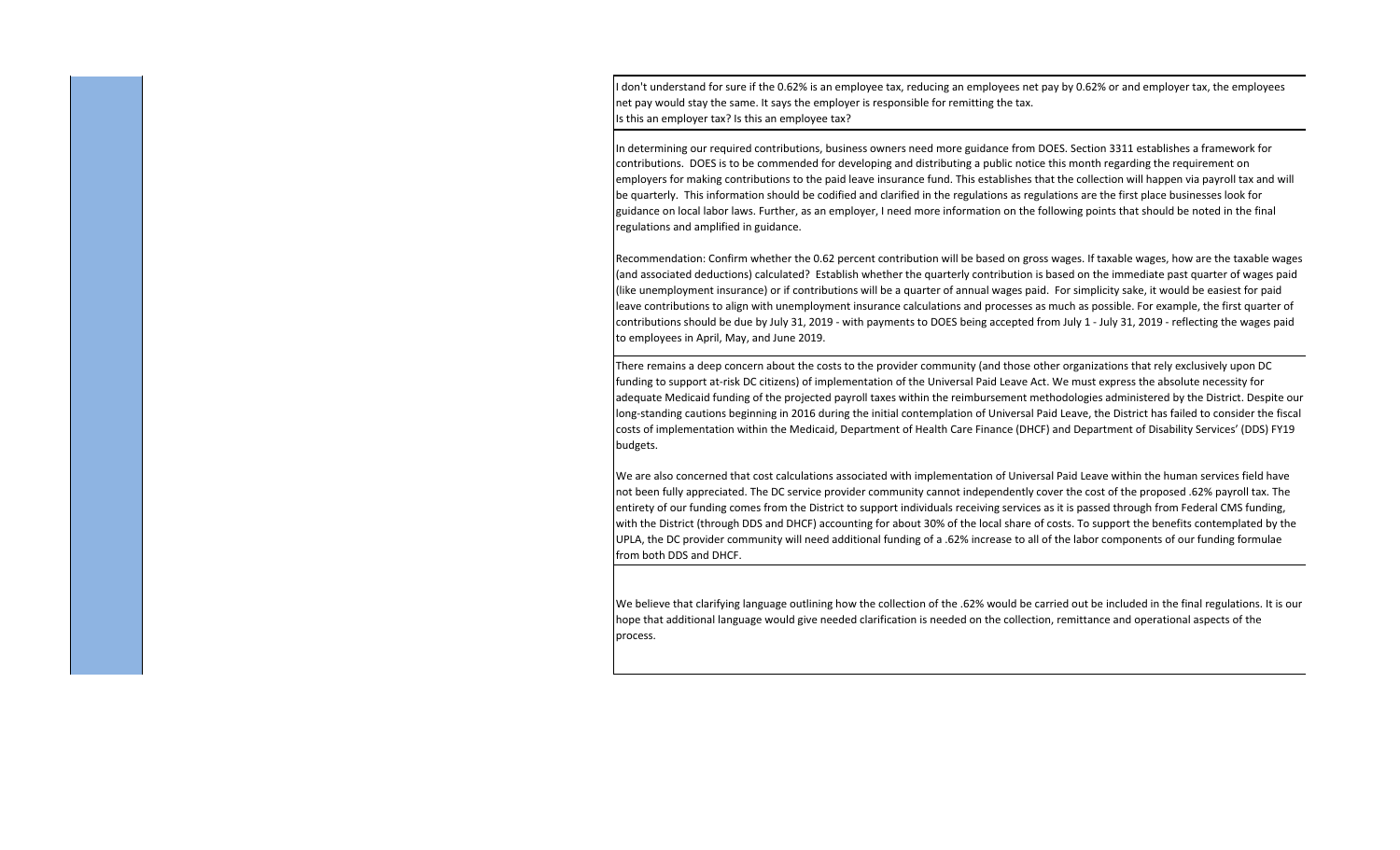|  | Offer guidance on how covered employers will be instructed to remit contributions to the Universal Paid Leave Implementation Fund In<br>addition to clarifying that the covered employer is only required to contribute an amount equal to 0.62% of a covered employee's wages<br>earned in the District of Columbia. Colonial respectfully asks that the final regulations state precisely how covered employers should remit<br>these contributions to the Universal Paid Leave Implementation Fund. Again, given that some of Colonial's employees move between<br>jurisdictions, it may be hard to determine at the beginning of calendar year whether or not a particular employee will ultimately meet the<br>definition of "covered employee". Even for those employees, who are certain to qualify as "covered employees", it would be helpful if the<br>final regulations offered specific directions on how these contributions should be remitted, i.e. weekly, quarterly, etc. |
|--|--------------------------------------------------------------------------------------------------------------------------------------------------------------------------------------------------------------------------------------------------------------------------------------------------------------------------------------------------------------------------------------------------------------------------------------------------------------------------------------------------------------------------------------------------------------------------------------------------------------------------------------------------------------------------------------------------------------------------------------------------------------------------------------------------------------------------------------------------------------------------------------------------------------------------------------------------------------------------------------------|
|  | In determining our required contributions, what is the base for the wage calculation and when will contributions be made? We recommend<br>and agree that the collections should happen via payroll tax and will be quarterly. We need to know whether the contributions will align<br>with unemployment insurance quarters or follow another schedule. In addition, we must know exactly which wages the 0.62 percent<br>contribution will be based upon. My assumption is that it would be any Medicare-eligible wages, but if another measure is more<br>appropriate, we'd be happy to comply. Regardless of the exact base, aligning the wages with an existing tax would be convenient.                                                                                                                                                                                                                                                                                                |
|  | I am confused about what is paid by the city and what is paid directly by the employer.                                                                                                                                                                                                                                                                                                                                                                                                                                                                                                                                                                                                                                                                                                                                                                                                                                                                                                    |
|  | The definition of contributions by covered employers under Sect. 3411 is not clear and descriptive enough for an employer to understand its<br>obligations under the law. In reading the proposed rules, several member-companies including the DC Chamber have expressed that this<br>section is not clear-cut. When the District will begin to invoice employers the 0.62% payroll tax and how the tax will be calculated and<br>received by employers. Will employers receive an invoice prior to July 1, 2019, or on July 1, 2019? Will the 0.62% payment be due on July 1,<br>2019, or is it based on net-30 day timetable?                                                                                                                                                                                                                                                                                                                                                           |
|  | Based on conversations with agency staff, we understand that the 0.62% tax will be calculated using a look back on an employer's payroll,<br>but will that look back focus on a past calendar year, the past three quarters, or a past fiscal year? If it is a past fiscal year, what date is the<br>fiscal year calculated? The answers to these questions should be detailed in the rulemaking. We also request that it be specified under<br>employer contribution section who pays for the employee.                                                                                                                                                                                                                                                                                                                                                                                                                                                                                   |
|  | Currently, this section does not speak to which covered employer would be responsible for paying into the Universal Paid Leave<br>Implementation Fund when staff are employed by or contracted through third parties. As such we request the agency specify who pays for<br>contracted staff. To prevent duplicative payments by multiple employers, this would clarify the contributions to the UPL Implementation<br>fund "who pays" the tax for the "covered employee" and thus aligning the current law to federal employment standards.                                                                                                                                                                                                                                                                                                                                                                                                                                               |
|  | Will our company get a higher unemployment tax rate – which will go to paying for the Family leave?                                                                                                                                                                                                                                                                                                                                                                                                                                                                                                                                                                                                                                                                                                                                                                                                                                                                                        |
|  | I have worked in the District for 15 years. While I support the idea of paid family leave, this should be a policy that employers offer, not                                                                                                                                                                                                                                                                                                                                                                                                                                                                                                                                                                                                                                                                                                                                                                                                                                               |
|  | something the District administers. Adding another tax to employers in a very high tax area will just make it harder to hire and possibly stay                                                                                                                                                                                                                                                                                                                                                                                                                                                                                                                                                                                                                                                                                                                                                                                                                                             |
|  | in business. What happens to businesses that already offer a generous leave policy? They are now being taxed extra and those taxes can be                                                                                                                                                                                                                                                                                                                                                                                                                                                                                                                                                                                                                                                                                                                                                                                                                                                  |
|  | used to pay for self-employed people under this program? This is a bad idea.                                                                                                                                                                                                                                                                                                                                                                                                                                                                                                                                                                                                                                                                                                                                                                                                                                                                                                               |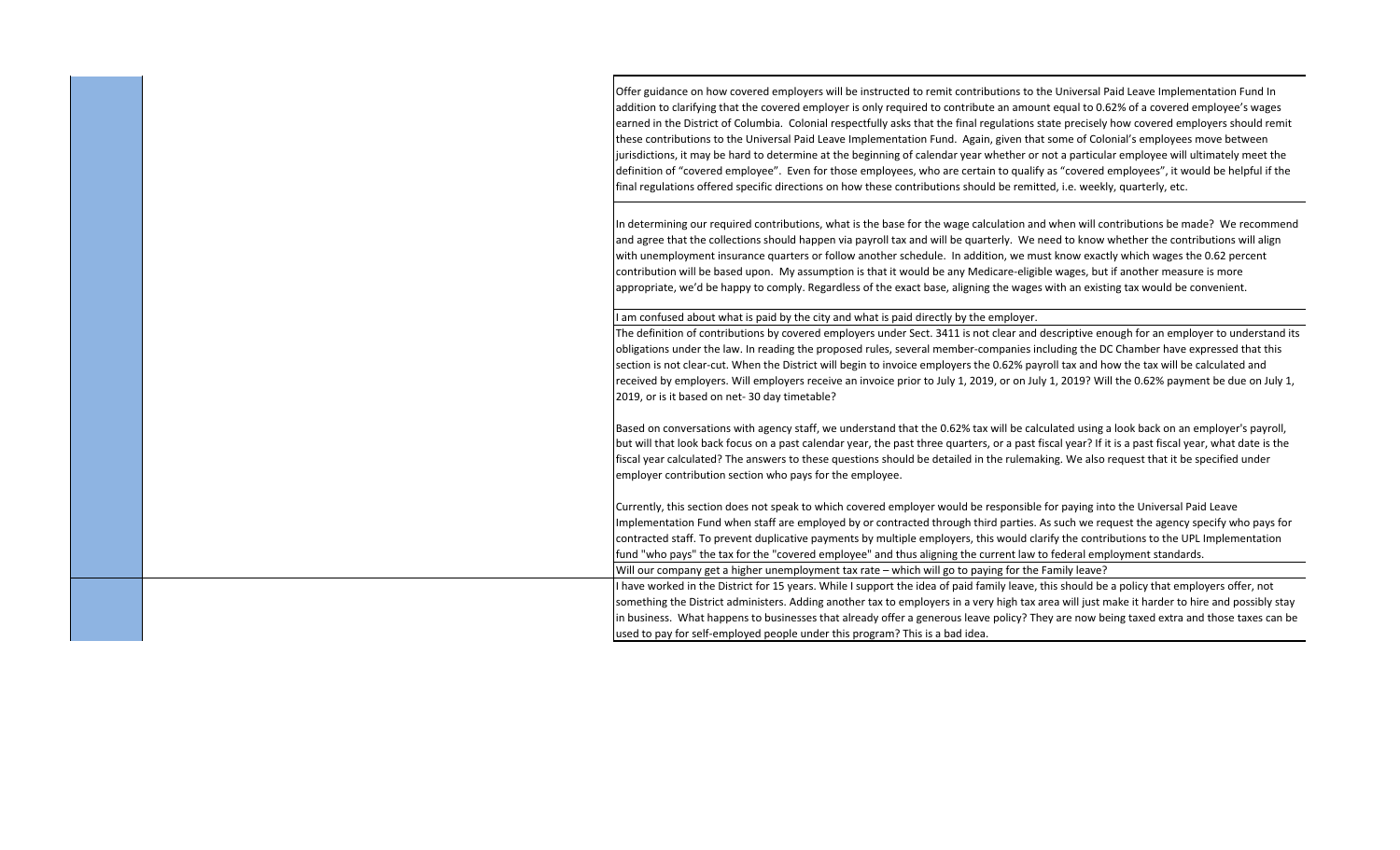|        |                                                                                                                                                                                                                                                                                                                                                                                                       | This subsection clarifies that employers will be required to pay into the UPL fund even if they provide equal or more generous paid leave<br>benefits for their employees. It should be noted that some employers may decide to reduce or eliminate existing paid leave programs to<br>avoid extra cost and confusion among employees seeking to decide which program to access.<br>Recommendation: As noted elsewhere, the rules are not clear as to how the two programs- an employer's self-funded paid leave program<br>and the District's UPL program-will operationally intersect. While that relationship can be addressed in these rules, the reference in this<br>subsection seems to assume that employers will continue to offer paid leave programs on their own once the UPL program is implemented.<br>The rules should clarify where the employer-provided paid leave benefits and UPL will run concurrently. We would additional recommend                                                                                                                                                                                                                                                                                                                                                                                                                                                                                                                                           |
|--------|-------------------------------------------------------------------------------------------------------------------------------------------------------------------------------------------------------------------------------------------------------------------------------------------------------------------------------------------------------------------------------------------------------|------------------------------------------------------------------------------------------------------------------------------------------------------------------------------------------------------------------------------------------------------------------------------------------------------------------------------------------------------------------------------------------------------------------------------------------------------------------------------------------------------------------------------------------------------------------------------------------------------------------------------------------------------------------------------------------------------------------------------------------------------------------------------------------------------------------------------------------------------------------------------------------------------------------------------------------------------------------------------------------------------------------------------------------------------------------------------------------------------------------------------------------------------------------------------------------------------------------------------------------------------------------------------------------------------------------------------------------------------------------------------------------------------------------------------------------------------------------------------------------------------|
| 3411.2 | A covered employer shall make contributions under subsection 3311 even if the covered<br>employer provides additional leave benefits to their employees.                                                                                                                                                                                                                                              | clarification on whether employers can make UPL an offset to existing disability programs similarly to the way Worker's Compensation and<br>Social Security Disability currently are constructed.<br>My firm currently provides six weeks of paid leave at an employee's full rate, which can be combined with two weeks of regular vacation pay<br>to provide for eight paid weeks of leave to welcome a new child (including adoption). They may also divide the leave payments to which<br>they are entitled over a 12-week period so that they take a slight decrease from their normal pay but do not have any weeks without a<br>paycheck. We offer leave for family and personal illnesses comparable to the DC plan. My employees are nearly all compensated at<br>$\frac{1}{2}100,000$ or more annually, meaning the \$1,000/week cap proposed by the regulations is significantly less generous than they compensation<br>they would receive under my company's current plan. However, if I am to be required to pay into the DC plan in perpetuity, I will be<br>cancelling my current plan and replacing it with the DC-based plan. That leaves my employees with substantively less coverage than they<br>currently have today, and would require them to work harder to receive the lesser benefits by applying through the DC portal, which<br>requires substantial documentation, where under my company's current plan they would simply continue receiving their paycheck as usual |
|        |                                                                                                                                                                                                                                                                                                                                                                                                       | after arranging leave internally. I understand that a successful funding pool may require employers to pay in even if they do not have<br>employees of childbearing age, etc.<br>In recognition of the goals of the Act, I respectfully ask that you consider allowing employers (or perhaps only employers with fewer than 5<br>or 10 employees) to certify that their current leave policies are equivalent to, or more generous than, the DC proposal and allow them to opt<br>out of the payments to the general fund. Employees would then have a right of action against such employers if they fail to provide the<br>benefits promised.<br>Our company currently provides paid family leave (100% of wages) for all employees. Will there be an exemption for companies that already                                                                                                                                                                                                                                                                                                                                                                                                                                                                                                                                                                                                                                                                                                         |
|        |                                                                                                                                                                                                                                                                                                                                                                                                       | provide family leave benefits? For such companies the proposed program renders both the employer and the employee worse off. Is there<br>no concern about incentivizing businesses to relocate out of DC?                                                                                                                                                                                                                                                                                                                                                                                                                                                                                                                                                                                                                                                                                                                                                                                                                                                                                                                                                                                                                                                                                                                                                                                                                                                                                            |
| 3411.3 | A covered employer who fails to contribute any amount required by this section to the<br>Universal Paid Leave Implementation Fund shall be subject to the same notice requirements,<br>procedures, interest, penalties, and remedies set forth in section 4 of the District of Columbia<br>Unemployment Compensation Act, approved August 28, 1935 (49 Stat. 948; D.C. Official Code §<br>$51-104$ ). | The regulations should adopt the use of warning letters and "good faith" standard. Not every business large or small has the time and<br>capacity to track and stay up to date with rules and legislation. With any unintentional act of noncompliance by a small business in the<br>District, there is a real threat to its limited resources. Since this is a new entitlement program for the District and firms fewer than 20<br>employees are not required to comply with DCFMLA it makes sense to utilize warning letters to notify employers when the agency has<br>determined based on evidence provided in an official complaint by a covered employee that an employer is not in compliance with the Act.<br>DOES should establish a "good faith" compliance standard, whereby employers are presumed to comply with the regulations unless<br>evidence of non-compliance is provided in the form of an official complaint.                                                                                                                                                                                                                                                                                                                                                                                                                                                                                                                                                                 |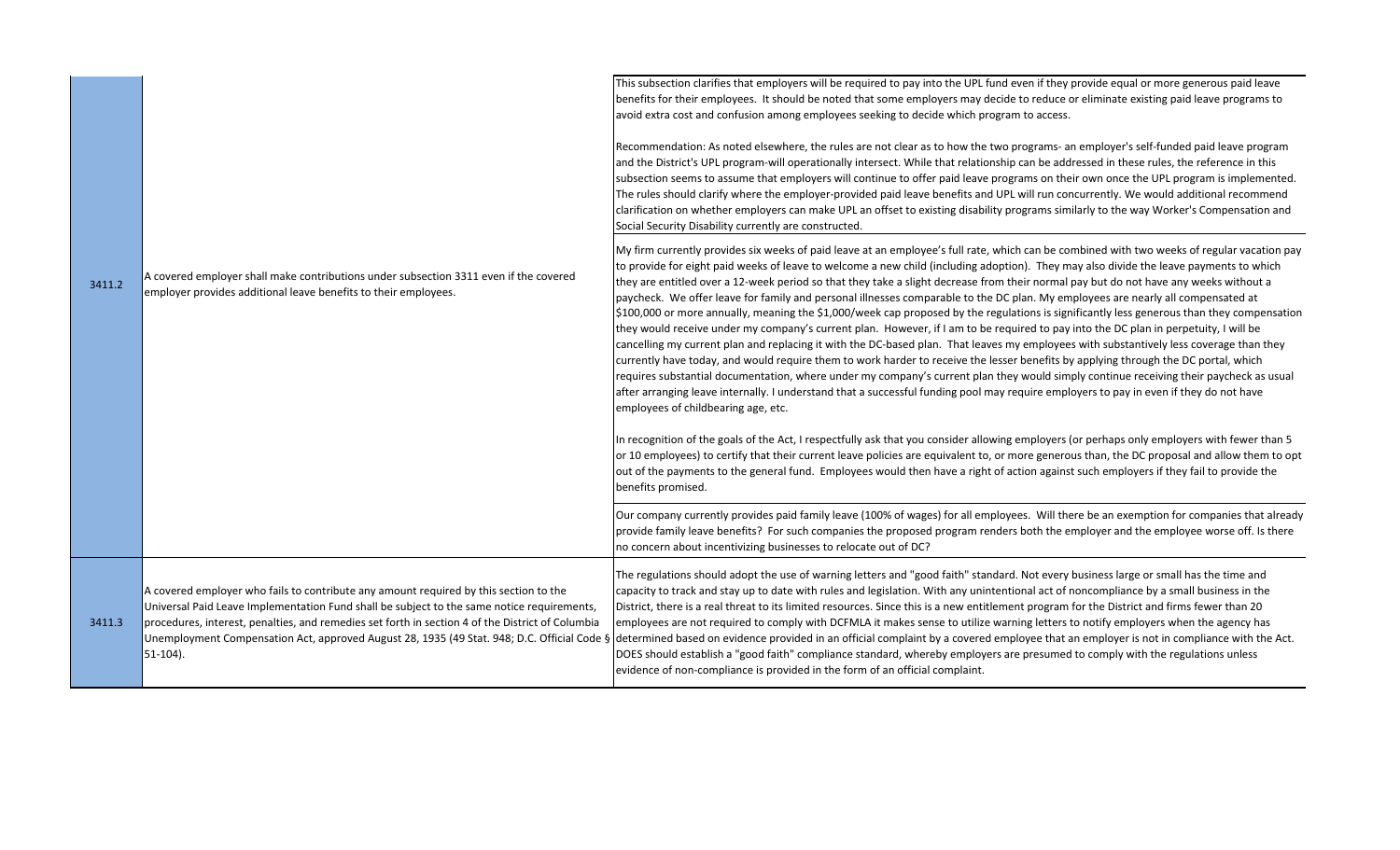| 3411.4 | All interest collected pursuant to subsection 3311.3 shall be deposited into the Universal Paid<br>Leave Implementation Fund. | Section 103(a) of the Act states that "[a] covered employer shall contribute an amount equal to 0.62% of the wages of each of its covered<br>employees to the Universal Paid Leave Implementation Fund in a manner prescribed by the Mayor." Given the nature of the Washington<br>Metropolitan Region, covered employees often work in established locations in multiple jurisdictions, depending on the demands of the<br>particular employers. In these instances, the employee's wages are tracked, and income taxes and unemployment insurance are remitted to<br>the jurisdiction in which the work is performed.<br>To this end, we would welcome a clarification on this matter, and respectfully recommends the following language: "3411.5, A covered<br>employer is not required to remit contributions to the Universal Paid Leave Implementation Fund, pursuant to sec. 103 of the Act, on wages<br>earned outside of the District."<br>At the same time, please clarify how contributions are to be calculated for employees who work in multiple jurisdictions, where it is<br>impossible to tell whether they are "covered employees" until the end of the year. For example, an employee could spend the first 40% of<br>the year working in Maryland and split the remainder of the time between the District and Virginia. A covered employer will not know until<br>the year ends whether that employee is defined as a "covered employee" for purposes of contributions. The Proposed Rule does not offer<br>any guidance on how these situations should be handled for purposes of contributions.                                                                                                                                                                                                                                                                                                      |
|--------|-------------------------------------------------------------------------------------------------------------------------------|------------------------------------------------------------------------------------------------------------------------------------------------------------------------------------------------------------------------------------------------------------------------------------------------------------------------------------------------------------------------------------------------------------------------------------------------------------------------------------------------------------------------------------------------------------------------------------------------------------------------------------------------------------------------------------------------------------------------------------------------------------------------------------------------------------------------------------------------------------------------------------------------------------------------------------------------------------------------------------------------------------------------------------------------------------------------------------------------------------------------------------------------------------------------------------------------------------------------------------------------------------------------------------------------------------------------------------------------------------------------------------------------------------------------------------------------------------------------------------------------------------------------------------------------------------------------------------------------------------------------------------------------------------------------------------------------------------------------------------------------------------------------------------------------------------------------------------------------------------------------------------------------------------------------------|
| 3412   | <b>EMPLOYER NOTICE TO EMPLOYEE</b>                                                                                            |                                                                                                                                                                                                                                                                                                                                                                                                                                                                                                                                                                                                                                                                                                                                                                                                                                                                                                                                                                                                                                                                                                                                                                                                                                                                                                                                                                                                                                                                                                                                                                                                                                                                                                                                                                                                                                                                                                                              |
|        |                                                                                                                               | Given that Section 3412.1 requires each covered employer to post and maintain a notice in a conspicuous place at each worksite that is<br>accessible by its employees, we believe that the requirement in Section 3412.2(b) that notice be provided annually to all employees is<br>excessive. Further, it is unclear how employers should provide this annual notice. If something like a poster is not compliant with<br>requirements we strongly urge this section to be amended to require the Mayor or DOES to create a template or form that covered<br>employers can use to provide the annual notice required in Section 3412.2(b).<br>DOES should provide employers with additional resources to help with notices to and from employees. Section 3312 establishes that DOES<br>will provide employers with a program notice that needs to be posted in a conspicuous place. Employers have additional requirements<br>regarding times they must provide that notice and how UPLA's paid leave benefits interact with other leave laws, as well as a company's own<br>internal leave policies. Section 3306 establishes the obligation of employees to notify their employer in writing of a foreseeable need for<br>paid leave benefits. In relation to these various leave notification and coordination requirements, we recommend DOES:<br>• Establish that employers will receive a DOES promulgated notice of the forthcoming paid leave program in early 2019 so that business<br>owners, their HR Staff, and employees have simple (yet comprehensive) document covering pertinent program compliance facts.<br>Distributing this information early in 2019, if not before, will help all stakeholders plan, budget, and educate themselves accordingly.<br>• Establish that the promulgated notice will also be distributed to employers electronically so that in addition to the notice being physically |
|        |                                                                                                                               | posted we can distribute it directly to all employees electronically in multiple languages as needed. An additional idea is for the District to<br>create short online training videos on paid leave benefits in the District's most popular languages that can be forwarded to our workers to<br>take some of the verbal educational work off the plates of employers.                                                                                                                                                                                                                                                                                                                                                                                                                                                                                                                                                                                                                                                                                                                                                                                                                                                                                                                                                                                                                                                                                                                                                                                                                                                                                                                                                                                                                                                                                                                                                      |
|        |                                                                                                                               | • Establish that the promulgated notice will be available in multiple languages in accordance with the District's Language Access Act.                                                                                                                                                                                                                                                                                                                                                                                                                                                                                                                                                                                                                                                                                                                                                                                                                                                                                                                                                                                                                                                                                                                                                                                                                                                                                                                                                                                                                                                                                                                                                                                                                                                                                                                                                                                       |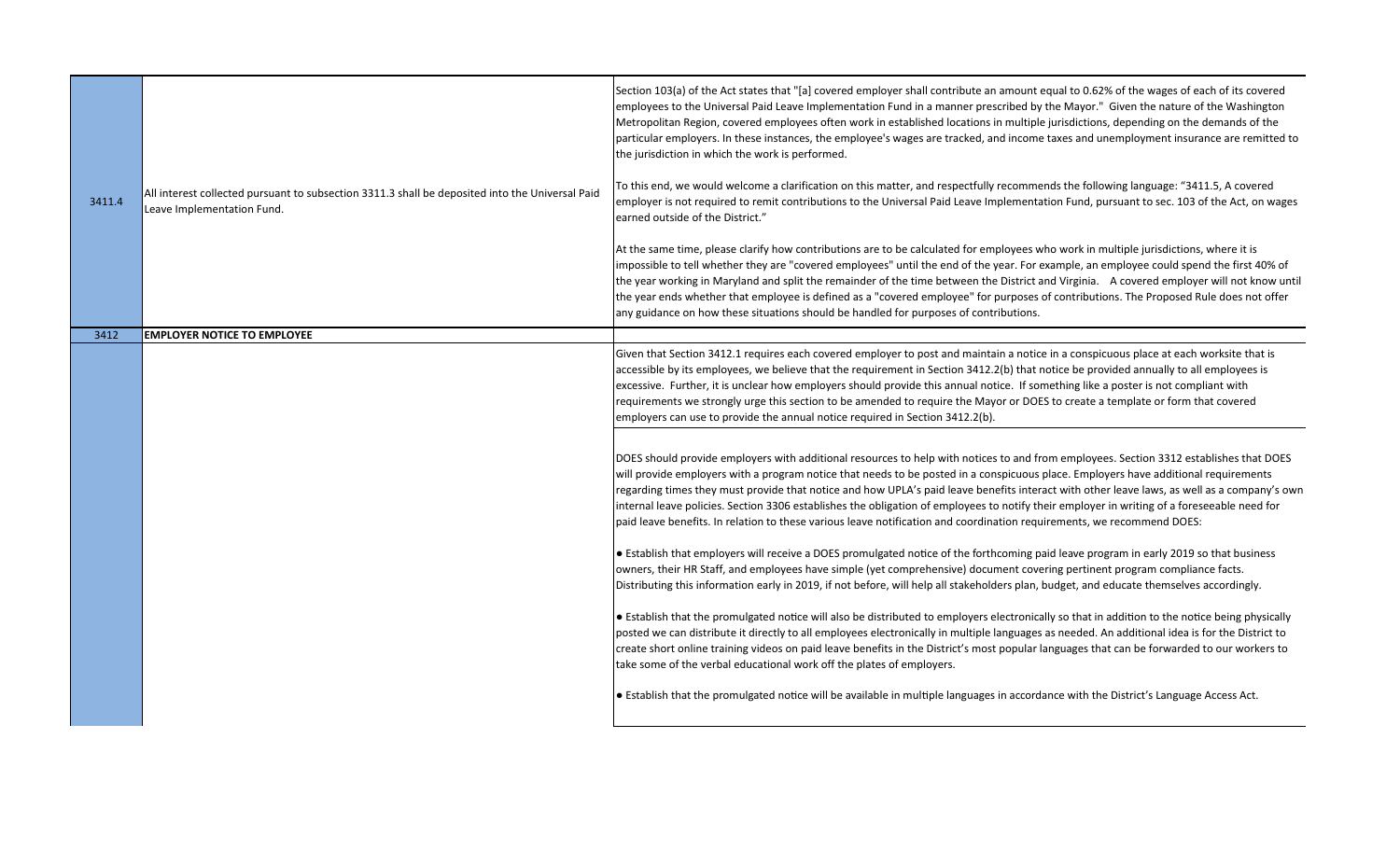|        |                                                                                                                                                                                | • Establish that the promulgated notice will explain the paid family and medical leave insurance program's relationship to other leave policies<br>and benefits noting an employee's rights under DC's paid sick and safe leave laws, the unpaid family and medical leave (DCFMLA), and more.<br>The notice should also state that a company's internal leave policy may provide for greater benefits than are required under UPLA and that it<br>is unlawful for any person or company to interfere with an eligible individual's use or attempted use of paid leave benefits under this law. |
|--------|--------------------------------------------------------------------------------------------------------------------------------------------------------------------------------|------------------------------------------------------------------------------------------------------------------------------------------------------------------------------------------------------------------------------------------------------------------------------------------------------------------------------------------------------------------------------------------------------------------------------------------------------------------------------------------------------------------------------------------------------------------------------------------------|
|        |                                                                                                                                                                                | It would be helpful for DOES, or another government entity such as the Department of Small and Local Business Development, to provide<br>guidance to businesses with existing paid leave policies on how to adapt and adjust their existing HR policies to accommodate and budget for<br>the forthcoming paid leave insurance program. Such resources or trainings would be helpful to disseminate or facilitate this coming fall.                                                                                                                                                             |
|        |                                                                                                                                                                                | Establish that employers will be provided a DOES template leave-notice form that can be adapted as needed for a company's internal use to<br>make it easier for employees to communicate about their leave needs with their employers; forms should be created in such a way that<br>accomodate known leave needs, emergency or unexpected leave needs, and intermittent leave needs.                                                                                                                                                                                                          |
|        |                                                                                                                                                                                | It would be helpful for these adaptable standard forms to remind employees that they have rights and protections in taking leave as,<br>unfortunately, we know that unlawful retaliation happens all too often.                                                                                                                                                                                                                                                                                                                                                                                |
|        |                                                                                                                                                                                | It would also be helpful for these forms to remind employees of their rights under DC's Accrued Sick and Safe Leave laws and explain that<br>workers may, at their own choosing, request of their employer to utilize their accrued sick days during the paid leave program's waiting<br>period. Allowing companies to customize this portion of the employee notice form to add in company specific leave benefit policies could<br>also help District businesses streamline and communicate with employees about their HR policies.                                                          |
|        |                                                                                                                                                                                | e Establish whether paid leave contribution payments need to be reflected on the employee's pay stub or on their W-2 at the end of the year<br>as a means of employee notification about their rights under UPLA.                                                                                                                                                                                                                                                                                                                                                                              |
| 3412.1 | Each covered employer shall post and maintain a paid leave program notice promulgated by<br>DOES, in a conspicuous place at each worksite that is accessible by its employees. | DOES should provide employers with additional resources to help with notices to and from employees. I understand that sections 3312 and<br>3306 pertain to notice requirements. I recommend DOES:                                                                                                                                                                                                                                                                                                                                                                                              |
|        |                                                                                                                                                                                | • Establish that employers will receive a DOES promulgated notice of the forthcoming paid leave program in early 2019 so that our<br>employees and HR staff have a simple (yet comprehensive) document covering pertinent program compliance facts. Distributing this<br>information early in 2019 will help all stakeholders plan, budget, and educate themselves accordingly.                                                                                                                                                                                                                |
|        |                                                                                                                                                                                | Establish that employers will be provided a DOES template leave-notice form that can be adapted as needed for our internal use to support<br>our employees who are able to give advance notice of a need for paid leave, including days for intermittent leave needs.                                                                                                                                                                                                                                                                                                                          |
|        |                                                                                                                                                                                | • Establish whether paid leave contribution payments need to be reflected on the employee's pay stub or on their W-2 at the end of the year<br>as a means of employee notification about their rights under UPLA.                                                                                                                                                                                                                                                                                                                                                                              |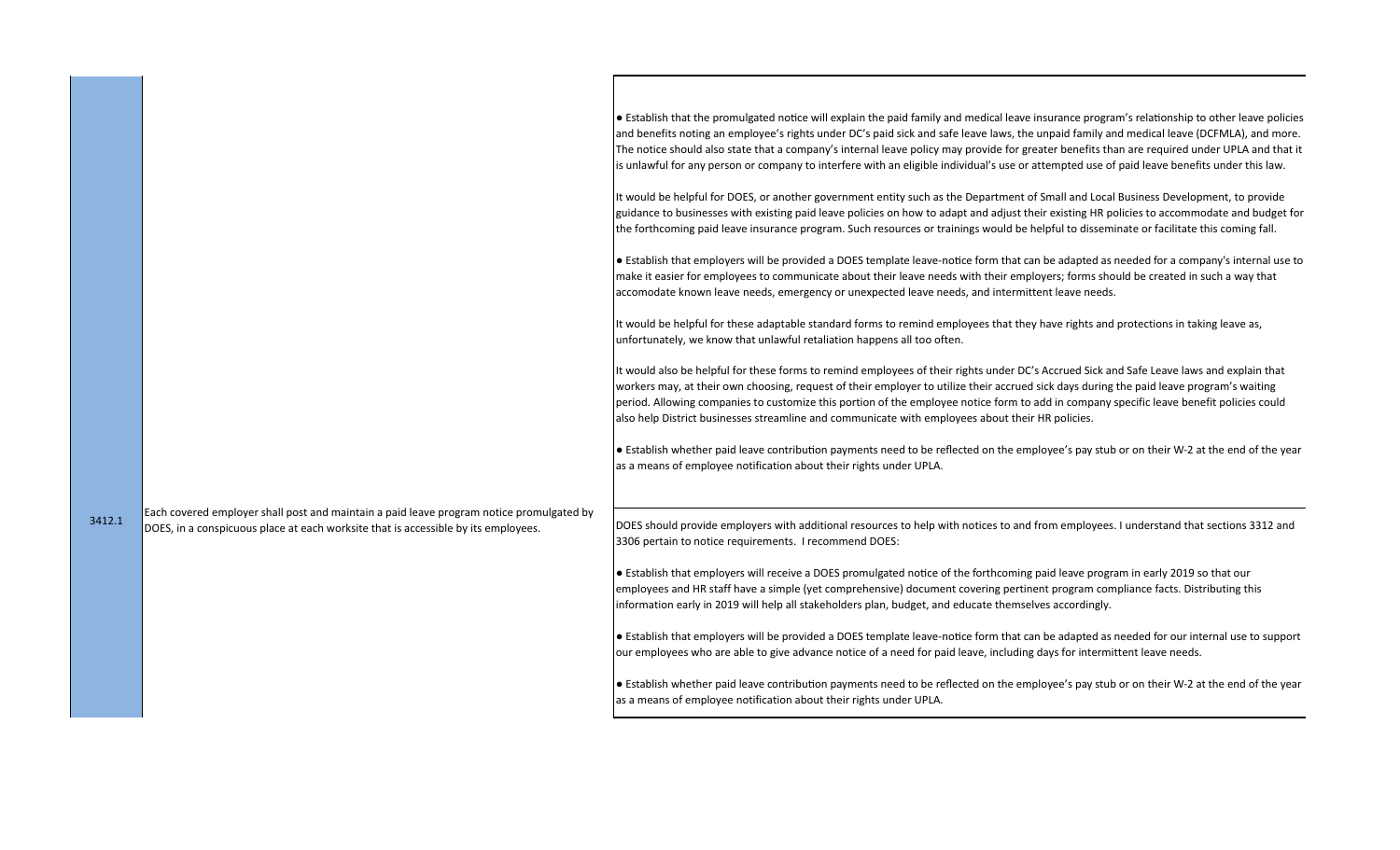Section 3312.1 of the proposed regulations requires covered employers to post and maintain a paid leave program notice at each worksite accessible by its employees. This requirement must be altered to define "worksite." Some employees' worksites are not under the control of their employer. Therefore, the employer does not have the power to post these required notices. For example, a janitorial staffing company may hire employees who work solely at the locations of other businesses. These employees may rarely enter their actual employer's place of business where the janitorial staffing company can post the required notices. Under the current language of section 3312.1, the employee's worksite could be considered another employer's place of business. If the other employer does not post the required notice, then the janitorial staffing company could be fined for something they cannot control.

Will DOES provide employers with additional resources to help with notices to and from employees? I, and other employers, welcome the opportunity to provide key information about this program to my employees and I want to do that 'early and often' so they know about the program and where to get their questions answered. It would therefore help if DOES promulgated a notice in early 2019 about the status of the program's implementation and where to find more information; this notice should comply with the District's Language Access Act. For our business community, I hope DOES would make 2019 dissemination of the notice a requirement for all employers. This would help level the playing field for all employers and their employees. Additionally, it would be helpful to know if I need to alert my payroll company that contributions to the paid leave insurance fund should be reflected on my employees' pay stubs and W‐2s the way certain other social insurance programs are. Doing so would have the dual benefits of helping inform my employees of their rights while providing my business with the credit of expanding our employee benefits package. Lastly, while the regulations need not establish details, it would be helpful to employers if DOES developed and disseminated an adaptable template form for employees to provide leave notice when need is known in advance; the template should reflect leave needs that are continuous as well as intermittent. Having this sort of form ‐ and perhaps others DOES can provide ‐ at least 6 months before benefits are payable would be incredibly helpful as we business owners begin to adapt our HR policies.

DOES should clarify through the regulations and promulgate guidance materials specifying that household employers of nannies or housekeepers are covered employers expected to contribute to the paid leave fund just as they do for unemployment insurance. We also encourage specific multi‐lingual outreach to domestic workers, most of whom are immigrants and women of color. As currently written, the notice requirements at section 3312 do not appear to contemplate non‐standard worksites, such as a private home, yet it is critical that women who provide care for their employers' loved ones are also aware of and able to access paid leave benefits to care for themselves or a family member in need. We encourage DOES to promulgate and require a separate letter or know your rights guidance for employers to provide to domestic workers.

Can you please clarify that you mean employers will be contributing 0.62% of employee wages for the proposed tax?

Will DOES provide employers with additional resources to help with notices to and from employees? I want to tell my employees about this. I want to do it as soon as possible, so they can get their questions answered. I'd love to see a notice from DOES in early 2019 or late 2018 about the status of the program's implementation and where to find more information. Additionally, I need to tell my payroll company whether this tax needs to appear on employees' pay stubs and W‐2s. Last, it would be immensely helpful if DOES gave us a template form, with guidance for employees to provide leave notice when the need is known in advance. The template should reflect both continuous and intermittent leave. This kind of form goes a long way towards helping the business community with implementation.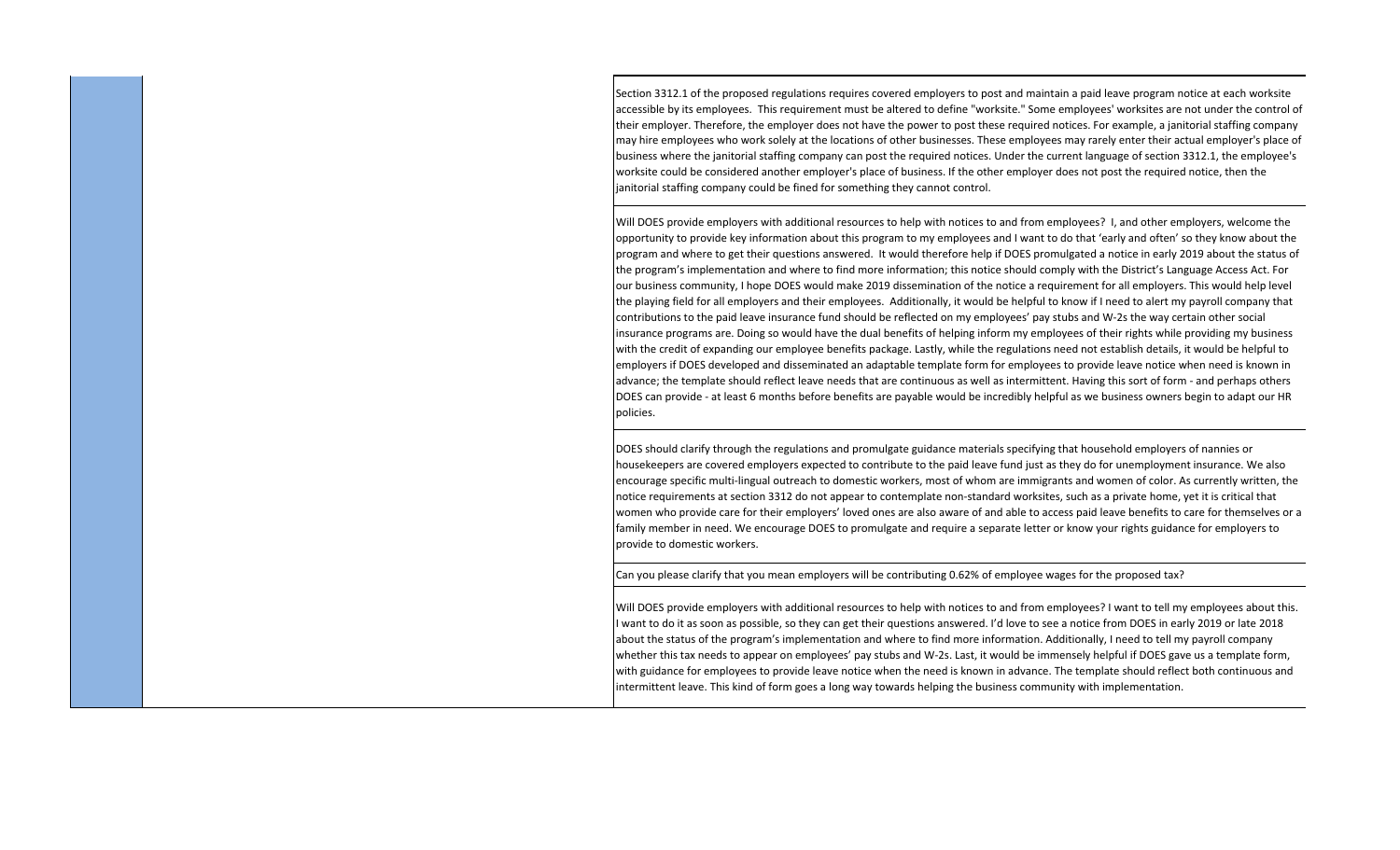| 3412.2 | Each covered employer shall also provide the paid leave program notice to employees at the<br>following times:<br>(a) To an individual employee, at the time of the employee's hiring;<br>(b) Annually to all employees; and<br>(c) To an individual employee, at the time the covered employer is aware that paid leave is<br>needed by the employee. | Each covered employer shall also provide the paid leave program notice to employees at the following times:<br>(a) To an individual employee, at the time of the employee's hiring;<br>(b) Annually to all employees; and<br>(c) To an individual employee, at the time the covered employer is aware that paid leave is needed by the employee.<br>COMMENT: To avoid confusion we believe that the proposed regulations should be amended to include this provision.                                                                                                                                                                                                                                                                                                                                                                                                                                                                                                                                                                                                                                                                                                                                                                                                                                                                                                            |
|--------|--------------------------------------------------------------------------------------------------------------------------------------------------------------------------------------------------------------------------------------------------------------------------------------------------------------------------------------------------------|----------------------------------------------------------------------------------------------------------------------------------------------------------------------------------------------------------------------------------------------------------------------------------------------------------------------------------------------------------------------------------------------------------------------------------------------------------------------------------------------------------------------------------------------------------------------------------------------------------------------------------------------------------------------------------------------------------------------------------------------------------------------------------------------------------------------------------------------------------------------------------------------------------------------------------------------------------------------------------------------------------------------------------------------------------------------------------------------------------------------------------------------------------------------------------------------------------------------------------------------------------------------------------------------------------------------------------------------------------------------------------|
|        |                                                                                                                                                                                                                                                                                                                                                        | 3312.2(c) should be deleted as employers will not know when employees have a leave-taking event without being intrusive into their private<br>lives. The provisions of 3312.1 and 3312.2(a)-(b) are reasonable and sufficient.                                                                                                                                                                                                                                                                                                                                                                                                                                                                                                                                                                                                                                                                                                                                                                                                                                                                                                                                                                                                                                                                                                                                                   |
|        |                                                                                                                                                                                                                                                                                                                                                        | Employers must notify employees about the benefit when "the covered employer is aware that paid leave is needed by the employee." If the<br>employer violates this provision, it may be subject to a fine of \$100 a day "for each covered employee to whom individual notice was not<br>delivered." The rules are unclear as to how an employer is supposed to determine that an employee becomes "aware" that paid leave is<br>needed. For example, if an employee has a medical emergency and that person is hospitalized, it is unclear how an employer is expected to<br>notify them of their right to this benefit. In addition, the rules don't provide for what happens should the Mayor fail to circulate the paid<br>leave poster for posting.<br>Recommendation: The rules should clarify the role of the employer in notifying the employee individually. Also, employers should not be<br>responsible if the Mayor fails to circulate the poster employers are expected to post to inform their employees of the new law. Subsections<br>3312.2 (c) and 3312.3 should be amended to read as follows:<br>'3312.2 (c)"To an individual employee at the time the covered employer becomes aware by the employee or a member of the employee's<br>immediate family if the employee is unable to notify the covered employer that paid leave is needed by the employee." |
|        |                                                                                                                                                                                                                                                                                                                                                        | What information am I required to provide?                                                                                                                                                                                                                                                                                                                                                                                                                                                                                                                                                                                                                                                                                                                                                                                                                                                                                                                                                                                                                                                                                                                                                                                                                                                                                                                                       |
|        |                                                                                                                                                                                                                                                                                                                                                        | Regarding the notice to the employee, we would strongly recommend that the rules stipulate that the employer notice to an individual<br>employee is provided by a time certain to avoid a company from being fined unnecessarily and to permit the agency the ability to track at<br>what time notice should be provided. The rules in Sec. 3412.2 indicate that an employer should provide notice when "paid leave is needed<br>by the employee". Per the enacted law, since the covered employee is applying for the benefit to the DC government and not to the covered<br>employer. How would the business owner be aware that "paid leave is needed by the employee"?                                                                                                                                                                                                                                                                                                                                                                                                                                                                                                                                                                                                                                                                                                       |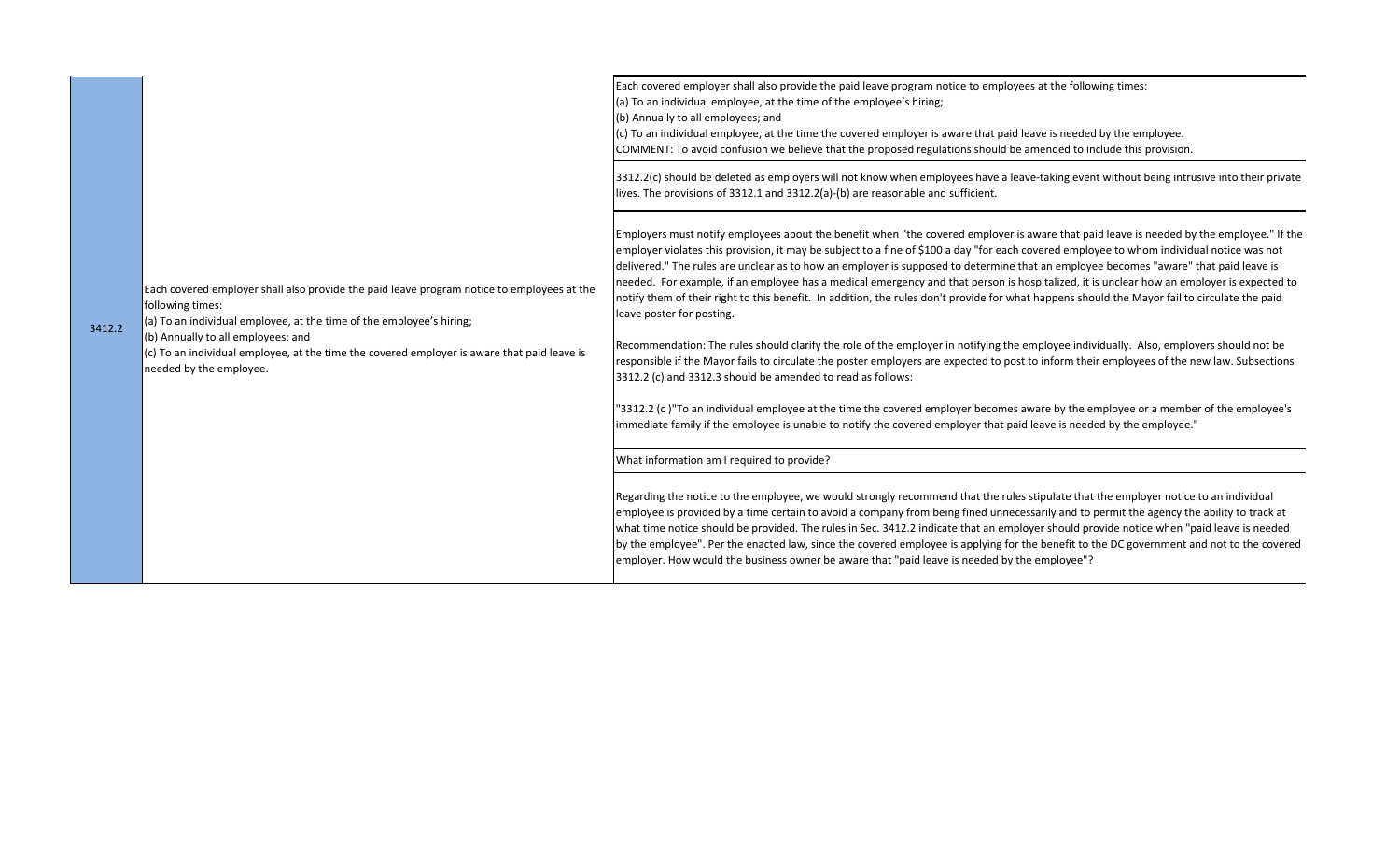| 3412.3 | A covered employer who violates this notice requirement shall be assessed a civil penalty not<br>to exceed one hundred dollars (\$100) for each covered employee to whom individual notice<br>was not delivered and one hundred dollars (\$100) for each day that the covered employer fails<br>to post the notice in a conspicuous place at each worksite. | Employers must notify employees about the benefit when "the covered employer is aware that paid leave is needed by the employee." If the<br>employer violates this provision, it may be subject to a fine of \$100 a day "for each covered employee to whom individual notice was not<br>delivered." The rules are unclear as to how an employer is supposed to determine that an employee becomes "aware" that paid leave is<br>needed. For example, if an employee has a medical emergency and that person is hospitalized, it is unclear how an employer is expected to<br>notify them of their right to this benefit. In addition, the rules don't provide for what happens should the Mayor fail to circulate the paid<br>leave poster for posting.<br>Recommendation: The rules should clarify the role of the employer in notifying the employee individually. Also, employers should not be<br>responsible if the Mayor fails to circulate the poster employers are expected to post to inform their employees of the new law. Subsections<br>3312.2 (c) and 3312.3 should be amended to read as follows:<br>'3312.3 A covered employer who violates this notice requirement shall be assessed a civil penalty not to exceed one hundred dollars (\$100)<br>for each covered employee to whom individual notice was not delivered and one hundred dollars (\$100) for each day that the covered<br>employer fails to post the notice in a conspicuous place at each worksite; provided that an employer shall not be in violation if the Mayor has<br>not provided employers with the required notice. |
|--------|-------------------------------------------------------------------------------------------------------------------------------------------------------------------------------------------------------------------------------------------------------------------------------------------------------------------------------------------------------------|----------------------------------------------------------------------------------------------------------------------------------------------------------------------------------------------------------------------------------------------------------------------------------------------------------------------------------------------------------------------------------------------------------------------------------------------------------------------------------------------------------------------------------------------------------------------------------------------------------------------------------------------------------------------------------------------------------------------------------------------------------------------------------------------------------------------------------------------------------------------------------------------------------------------------------------------------------------------------------------------------------------------------------------------------------------------------------------------------------------------------------------------------------------------------------------------------------------------------------------------------------------------------------------------------------------------------------------------------------------------------------------------------------------------------------------------------------------------------------------------------------------------------------------------------------------------------------------------------------------|
| 3413   | <b>RECORD KEEPING</b>                                                                                                                                                                                                                                                                                                                                       |                                                                                                                                                                                                                                                                                                                                                                                                                                                                                                                                                                                                                                                                                                                                                                                                                                                                                                                                                                                                                                                                                                                                                                                                                                                                                                                                                                                                                                                                                                                                                                                                                |
|        |                                                                                                                                                                                                                                                                                                                                                             | ADW understands the potential need for employee paystubs and work schedules in order to administer the UPLA program. However, it is<br>invasive, onerous, and inappropriate to demand that employers share their sensitive, proprietary materials with DOES. It is particularly<br>burdensome to require employers to produce the vague category of "circumstantial evidence regarding the employee's eligibility; and any<br>other record as requested by DOES." ADW is confident that the new Office of Paid Family Leave will treat employer's records with the utmost<br>confidentiality. Unfortunately, there is inescapable risk in any transfer of materials. Absent a showing of good cause by DOES, employers<br>should not be expected to release such sensitive files.<br>Proposed Language: "All covered employers shall develop and, maintain records regarding the employer's activities related to the Act,<br>including paystubs, personal checks, cash receipts, or bank deposits; work schedules; communications between employer and employee.<br>The employer shall make records available to DOES on request, unless the employer has a good-cause basis for non-disclosure of a port ion<br>or all of the requested records."<br>• Alternatively, the employer shall make specific records available to DOES upon a showing of good cause by DOES."                                                                                                                                                                                                                                      |
|        |                                                                                                                                                                                                                                                                                                                                                             | DOES should clarify and streamline employers' record keeping obligations. Section 3313 of the regulations establishes a list of the kinds of<br>records that employers must develop, maintain, and make available to DOES. Record keeping is expected for any program but more<br>guidance is needed: We recommend DOES:<br>• Establish how long records need to be kept; the statute and regulations are currently silent on the length of time I need to maintain<br>employment records relating to paid leave needs or usage and it is impractical for businesses to maintain such records indefinitely. I<br>lencourage DOES to align record keeping time frames with the Accrued Sick and Safe Leave Act of 2008, D.C. Code § 32-131.01 e t seq. (§ 32-<br>131.10b), which requires three years of record keeping.<br>• Determine whether and which other programs capture the required records and enable employers to utilize the same, or essentially the<br>same systems.                                                                                                                                                                                                                                                                                                                                                                                                                                                                                                                                                                                                                             |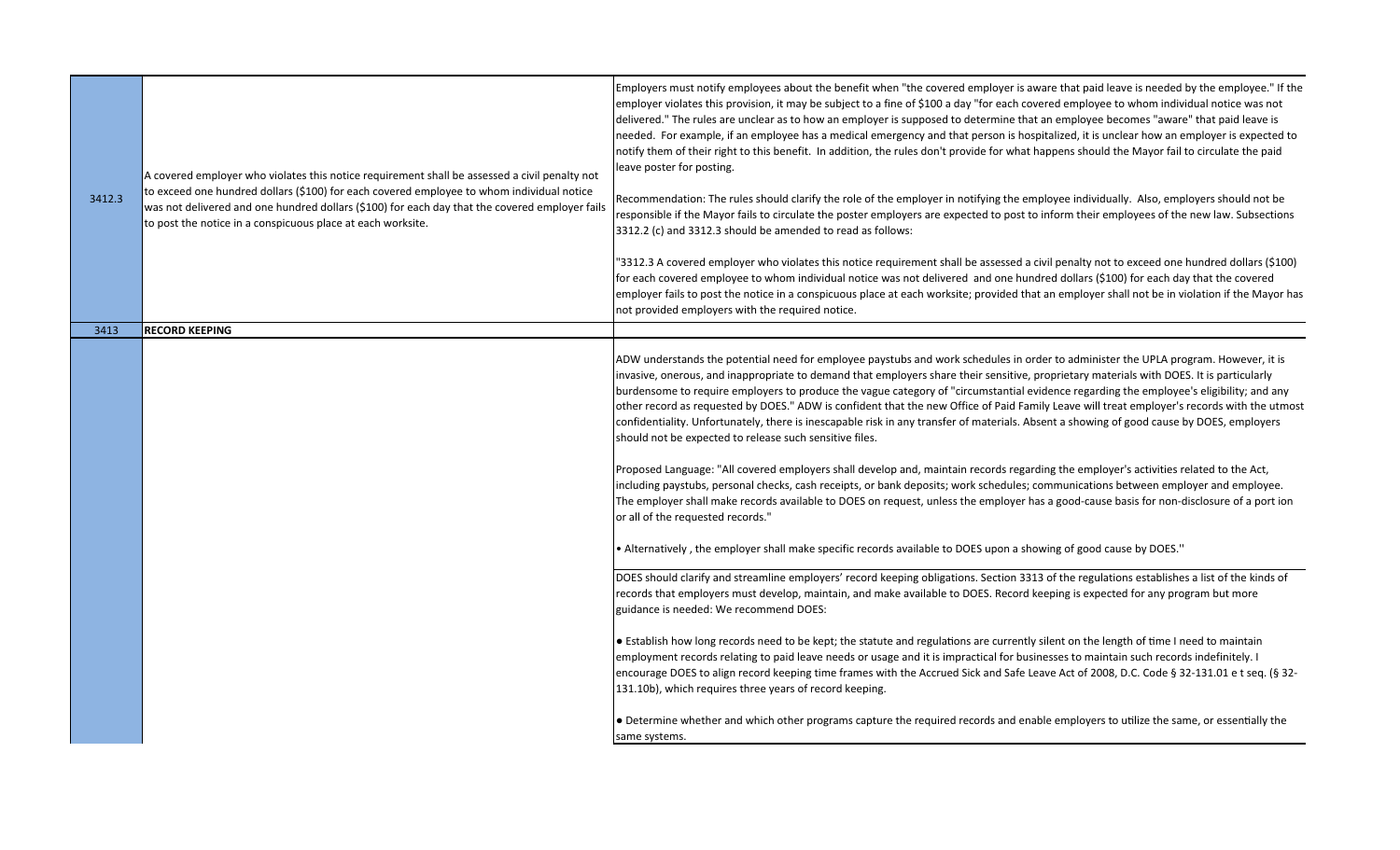|        |                                                                                                                                                                                                                                                                                                                                                                                                        | DOES should clarify and streamline employers' record keeping obligations. Section 3313 of the regulations establishes a list of the kinds of<br>records that employers must develop, maintain, and make available to DOES. Record keeping is expected for any program but more<br>guidance is needed. I recommend that DOES:                                                                                                                                                                                                                                                                                                                                                                                                                                                                                                                                                                    |
|--------|--------------------------------------------------------------------------------------------------------------------------------------------------------------------------------------------------------------------------------------------------------------------------------------------------------------------------------------------------------------------------------------------------------|-------------------------------------------------------------------------------------------------------------------------------------------------------------------------------------------------------------------------------------------------------------------------------------------------------------------------------------------------------------------------------------------------------------------------------------------------------------------------------------------------------------------------------------------------------------------------------------------------------------------------------------------------------------------------------------------------------------------------------------------------------------------------------------------------------------------------------------------------------------------------------------------------|
| 3413.1 | All covered employers shall develop, maintain, and make available to DOES records regarding<br>the employer's activities related to the Act, including paystubs, personal checks, cash receipts,<br>or bank deposits; work schedules; communications between employer and employee; any<br>circumstantial evidence regarding the employee's eligibility; and any other record as requested<br>by DOES. | • Establish how long records need to be kept. I understand that the statute and regulations are currently silent on the length of time I need<br>to maintain employment records relating to paid leave needs or usage and it is impractical for businesses to maintain such records<br>indefinitely. I encourage DOES to align record keeping time frames with the Accrued Sick and Safe Leave Act of 2008, D.C. Code § 32-131.01<br>et seq. (§ 32-131.10b), which requires three years of record keeping.                                                                                                                                                                                                                                                                                                                                                                                      |
|        |                                                                                                                                                                                                                                                                                                                                                                                                        | How will DOES streamline record keeping and delineate a timeframe for record keeping? Section 3313 of the regulations need to establish<br>how long records need to be kept; ideally this can be streamlined and referenced based on other District labor policies that business owners<br>are already used to abiding by, like paid sick days which requires three years of record keeping.                                                                                                                                                                                                                                                                                                                                                                                                                                                                                                    |
|        |                                                                                                                                                                                                                                                                                                                                                                                                        | The information requested in this subsection is more than the type of information employers now share with DOES under the<br>Unemployment Insurance program. As a result, it is unclear whether, by sharing this information without written authorization from the<br>affected employee, the employer may be liable for violating the employee's privacy. In addition, as noted before, this type of information is<br>extremely sensitive and if stored online without adequate protections, it may be accessible electronically by hackers or identity thieves.<br>Before these rules are finalized, employee privacy, employer liability for breach of such privacy and electronic protections for such data must<br>be addressed.<br>Recommendation<br>We recommend that DOES conduct a careful review to determine whether there are sufficient safeguards in place to protect legitimate |
|        |                                                                                                                                                                                                                                                                                                                                                                                                        | privacy concerns with respect to the sensitive medical (and other) information DOES will be collecting and maintaining, and to ensure that<br>appropriate written authorization from employees is provided allowing employers to provide DOES with the requested information.                                                                                                                                                                                                                                                                                                                                                                                                                                                                                                                                                                                                                   |
|        |                                                                                                                                                                                                                                                                                                                                                                                                        | DOES should clarify and streamline employers' record keeping obligations. Section 3313 of the regulations establishes a list of the kinds of<br>records that employers must develop, maintain, and make available to DOES. Record keeping is expected for any program but more<br>guidance is needed: I recommend DOES:                                                                                                                                                                                                                                                                                                                                                                                                                                                                                                                                                                         |
|        |                                                                                                                                                                                                                                                                                                                                                                                                        | • Establish how long records need to be kept; the statute and regulations are currently silent on the length of time I need to maintain<br>employment records relating to paid leave needs or usage and it is impractical for businesses to maintain such records indefinitely. I<br>encourage DOES to align record keeping time frames with the Accrued Sick and Safe Leave Act of 2008, D.C. Code § 32-131.01 et seq. (§ 32-<br>131.10b), which requires three years of record keeping.                                                                                                                                                                                                                                                                                                                                                                                                       |
|        |                                                                                                                                                                                                                                                                                                                                                                                                        | • Determine whether and which other programs capture the required records and enable employers to utilize the same, or essentially the<br>same systems.                                                                                                                                                                                                                                                                                                                                                                                                                                                                                                                                                                                                                                                                                                                                         |
|        |                                                                                                                                                                                                                                                                                                                                                                                                        | How will DOES streamline record keeping and delineate a timeframe for record keeping? We suggest 3 years, and the choice of paper or<br>electronic.                                                                                                                                                                                                                                                                                                                                                                                                                                                                                                                                                                                                                                                                                                                                             |
|        | <b>DEFINITIONS</b>                                                                                                                                                                                                                                                                                                                                                                                     |                                                                                                                                                                                                                                                                                                                                                                                                                                                                                                                                                                                                                                                                                                                                                                                                                                                                                                 |
|        |                                                                                                                                                                                                                                                                                                                                                                                                        | Whether the covered employee pay taxes on amounts received?                                                                                                                                                                                                                                                                                                                                                                                                                                                                                                                                                                                                                                                                                                                                                                                                                                     |
|        |                                                                                                                                                                                                                                                                                                                                                                                                        | Defining "covered employee" (3300.1) to include graduate teaching and research assistants, in accordance with NLRB case 02-RC-143012.                                                                                                                                                                                                                                                                                                                                                                                                                                                                                                                                                                                                                                                                                                                                                           |
|        |                                                                                                                                                                                                                                                                                                                                                                                                        |                                                                                                                                                                                                                                                                                                                                                                                                                                                                                                                                                                                                                                                                                                                                                                                                                                                                                                 |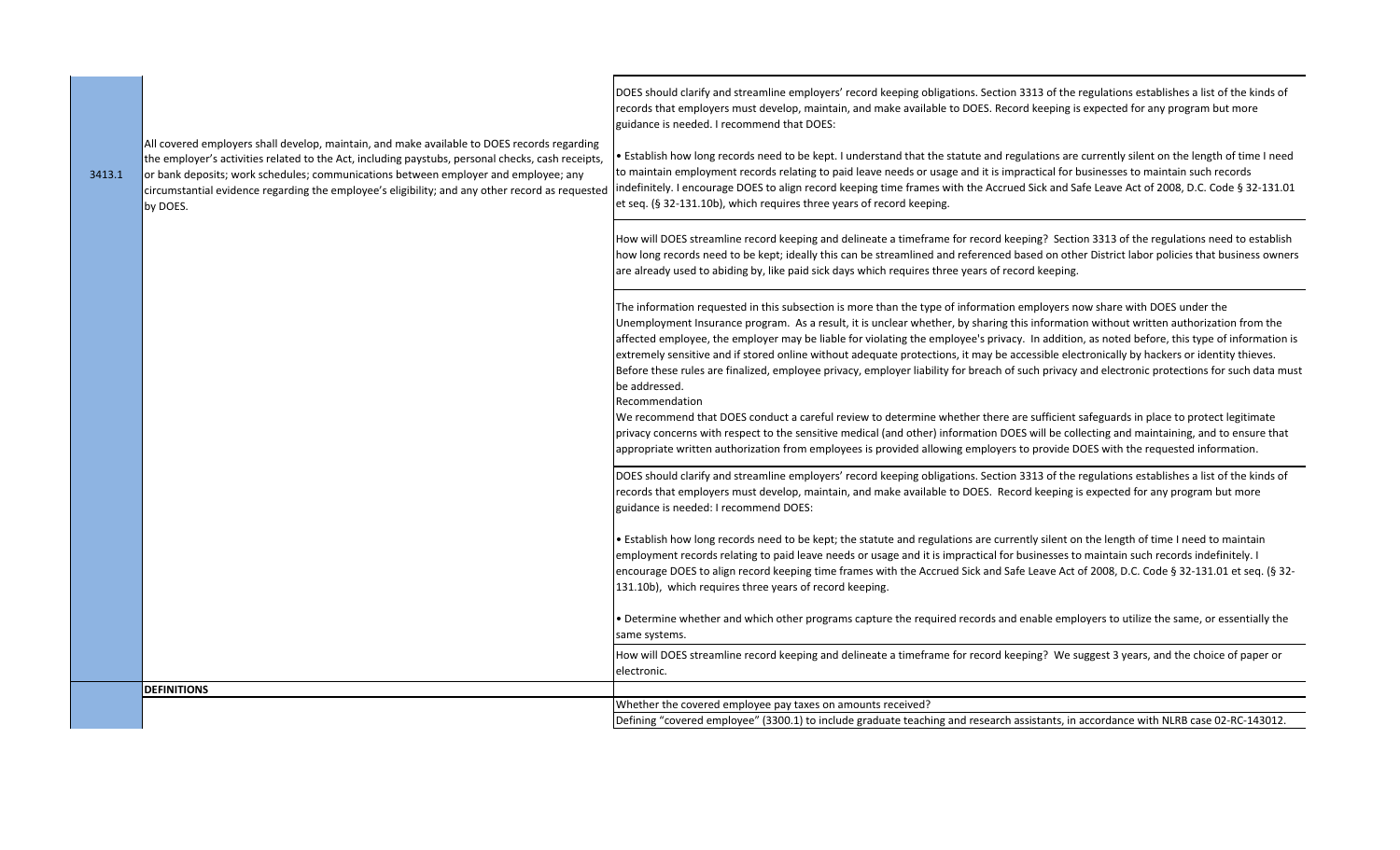| 3499 | "Covered employee" – means an employee of a covered employer:<br>(a) Who spends more than fifty percent (50%) of his or her work time for that employer<br>working in the District of Columbia; or<br>(b) Whose employment for the covered employer is based in the District of Columbia and who<br>regularly spends a substantial amount of his or her work time for that covered employer in the<br>District of Columbia and not more than fifty percent (50%) of his or her work time for that<br>covered employer in another jurisdiction.                                                                                                                                                                                                                                                                                                                                                                                                                                                                               | Within the regulations, the term "employee" is listed multiple times. There however is not a clear definition of the word in the definition<br>section of the law. There is also not a reference to other places within the DCMR as it is outlined in the Paid Sick and Safe Act, which refer to<br>the language within DCFMLA. We would suggest that the language is updated within the next alliteration of the regulations.                                                                         |
|------|------------------------------------------------------------------------------------------------------------------------------------------------------------------------------------------------------------------------------------------------------------------------------------------------------------------------------------------------------------------------------------------------------------------------------------------------------------------------------------------------------------------------------------------------------------------------------------------------------------------------------------------------------------------------------------------------------------------------------------------------------------------------------------------------------------------------------------------------------------------------------------------------------------------------------------------------------------------------------------------------------------------------------|--------------------------------------------------------------------------------------------------------------------------------------------------------------------------------------------------------------------------------------------------------------------------------------------------------------------------------------------------------------------------------------------------------------------------------------------------------------------------------------------------------|
|      |                                                                                                                                                                                                                                                                                                                                                                                                                                                                                                                                                                                                                                                                                                                                                                                                                                                                                                                                                                                                                              | The term "covered employee" should be revised to reflect language used in the application section of the rules. Specifically, the term should<br>be defined as follows: "Covered employee" means an individual under the employment of a covered employee;                                                                                                                                                                                                                                             |
|      |                                                                                                                                                                                                                                                                                                                                                                                                                                                                                                                                                                                                                                                                                                                                                                                                                                                                                                                                                                                                                              | am the HR Manager for an federal contractor organization located in Virginia. However, we have some employees who work in DC. Will the<br>new Paid Leave Act affect our employees who live in DC or only those who work in DC?                                                                                                                                                                                                                                                                         |
|      |                                                                                                                                                                                                                                                                                                                                                                                                                                                                                                                                                                                                                                                                                                                                                                                                                                                                                                                                                                                                                              | We have quite a few employees that work in DC but live in Maryland and Virginia. Those residents of neighboring States, Maryland and<br>Virginia, would they also benefit from the new rules on Paid Family Leave?                                                                                                                                                                                                                                                                                     |
|      |                                                                                                                                                                                                                                                                                                                                                                                                                                                                                                                                                                                                                                                                                                                                                                                                                                                                                                                                                                                                                              | Who will be covered? We are a company with nexus (and HQ) in DC. It's clear<br>that residents of Washington who work in DC are covered. Will DC residents be covered if they work for us in MD or VA? Will residents of MD<br>or VA be covered if they work for us in DC? I have a distributed workforce, with people in 10 states, and while some of them commute in to<br>DC for work every day, others work from home every day, so we don't pay DC unemployment on them. Do they qualify for this? |
|      | "Covered employer" – means:<br>(a) Any individual, partnership, general contractor, subcontractor, association, corporation,<br>business trust, or any group of persons who directly or indirectly or through an agent or any<br>other person, including through the services of a temporary services or staffing agency or<br>similar entity, employs or exercises control over the wages, hours, or working conditions of an<br>employee and is required to pay unemployment insurance on behalf of its employees by<br>section 3 of the District of Columbia Unemployment Compensation Act, approved August 28,<br>1935 (49 Stat. 947; D.C. Official Code § 51-103); provided, that the term "covered employer"<br>shall not include the United States, the District of Columbia, or any employer that the District of if I do.<br>Columbia is not authorized to tax under federal law or treaty; or<br>(b) A self-employed individual who has opted into the paid-leave program established pursuant<br>to this chapter. | Covered Employees and Remote Work: ADW notes that the Proposed Regulations, and the definition of "covered employee" in Section<br>3399, are silent as to remote work/telework. ADW requests that the Regulations clarify where remote work or telework occurs for the<br>purpose of defining covered employees.                                                                                                                                                                                       |
|      |                                                                                                                                                                                                                                                                                                                                                                                                                                                                                                                                                                                                                                                                                                                                                                                                                                                                                                                                                                                                                              | Our organization is a Non-Profit Fraternal Organization with International Headquarters located in Washington, DC. We employ Nine<br>employees including myself. Will we be required to participate in the "Paid Family Leave" program?                                                                                                                                                                                                                                                                |
|      |                                                                                                                                                                                                                                                                                                                                                                                                                                                                                                                                                                                                                                                                                                                                                                                                                                                                                                                                                                                                                              | was wondering if the size of the company was a factor in the paid family leave contributions? The company I work for has approximately 65-<br>70 employees.                                                                                                                                                                                                                                                                                                                                            |
|      |                                                                                                                                                                                                                                                                                                                                                                                                                                                                                                                                                                                                                                                                                                                                                                                                                                                                                                                                                                                                                              | So do I have to pay universal paid leave for my cleaning lady who comes to my home for 5 hours every two weeks (I pay her about \$5,000<br>per year). I am considered an "employer" because I comply with federal and DC tax laws for my cleaning lady. Taxes are getting out of hand                                                                                                                                                                                                                  |
|      |                                                                                                                                                                                                                                                                                                                                                                                                                                                                                                                                                                                                                                                                                                                                                                                                                                                                                                                                                                                                                              | What is the criteria for mandatory employer participation? (20, 50 employees working in DC) It appears that any size employer can opt in to<br>the program.                                                                                                                                                                                                                                                                                                                                            |
|      |                                                                                                                                                                                                                                                                                                                                                                                                                                                                                                                                                                                                                                                                                                                                                                                                                                                                                                                                                                                                                              | Thank you for the update. Would you kindly confirm if small nonprofit organizations are part of this initiative or not? We are a charity with<br>only three employees.                                                                                                                                                                                                                                                                                                                                 |
|      |                                                                                                                                                                                                                                                                                                                                                                                                                                                                                                                                                                                                                                                                                                                                                                                                                                                                                                                                                                                                                              | work for a 501(c)(3) think tank based in DC with over 500 employees. I am not sure whether it is tax exempt from DC taxes or not. How can I<br>figure out if my employer will be covered or not?                                                                                                                                                                                                                                                                                                       |
|      |                                                                                                                                                                                                                                                                                                                                                                                                                                                                                                                                                                                                                                                                                                                                                                                                                                                                                                                                                                                                                              | On what should the Employer contribution (.62%) be based- gross or taxable wages?                                                                                                                                                                                                                                                                                                                                                                                                                      |
|      | "Wages" shall have the same meaning as provided in section 1(3) of the District of Columbia<br>Unemployment Compensation Act, approved August 28, 1935 (49 Stat. 946; D.C. Official Code §<br>51-101(3)); provided, that the term "wages" also includes self-employment income earned by a<br>self-employed individual who has opted into the paid-leave program established pursuant to                                                                                                                                                                                                                                                                                                                                                                                                                                                                                                                                                                                                                                     | If taxable wages, how are the taxable wages determined?                                                                                                                                                                                                                                                                                                                                                                                                                                                |
|      |                                                                                                                                                                                                                                                                                                                                                                                                                                                                                                                                                                                                                                                                                                                                                                                                                                                                                                                                                                                                                              | What types of deductions reduce the taxable wages to arrive at the amount that should use to calculate the Employer<br>contribution/deduction? What are the annual limits for the deduction? Is it on all wages or only to a limit each year?                                                                                                                                                                                                                                                          |